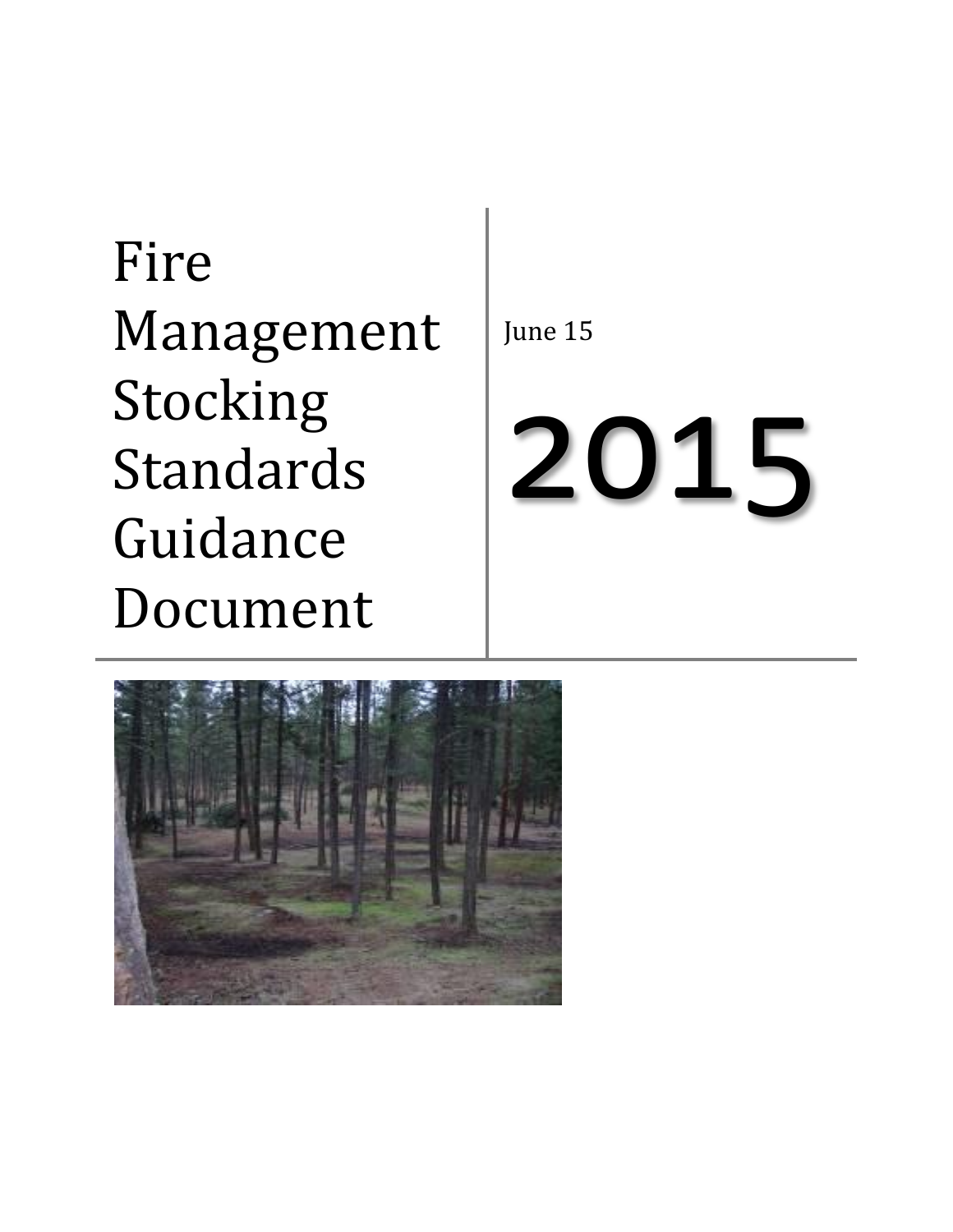# **Contents**

| 6.0 Assessment for Development and Use of a Fire Management Stocking Standard                      |
|----------------------------------------------------------------------------------------------------|
|                                                                                                    |
| Appendix One: General Approach to Creating the Example Fire Management Stocking Standards 10       |
|                                                                                                    |
| Example 1 - Southern Interior IDF dk ss1 BEC Subzone Clear Cut Stocking Standard  12               |
| Example 2 - Southern Interior IDF dk1 BEC Subzone Intermediate Cut Stocking Standard 14            |
|                                                                                                    |
|                                                                                                    |
| Example 5 - Lower Mainland South Coast CWH dm BEC Subzone (Option 2)  20                           |
|                                                                                                    |
|                                                                                                    |
| Appendix Two: Fire Management Rating and Fire Resistance/Resilience Characteristics of Common Tree |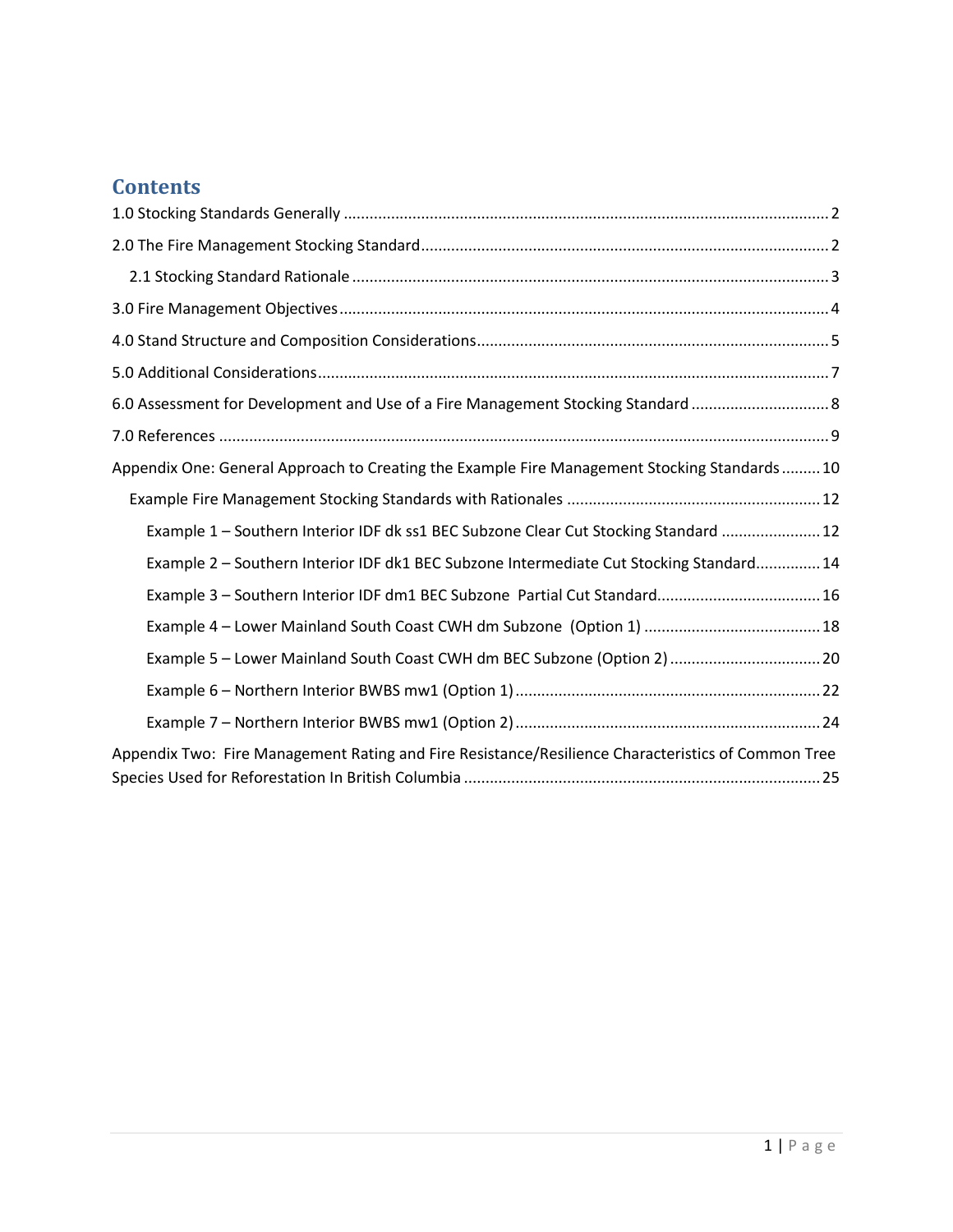# <span id="page-2-0"></span>**1.0 Stocking Standards Generally**

Stocking standards provide the basic linkage between the harvest of a forest stand and the regeneration of a new stand and are a required element of forest stewardship plans under the *Forest and Range Practices Act* (FRPA). In the context of reforestation in British Columbia (BC):

"Stocking Standards means the tree stocking standards that apply when (a) establishing a free growing stand or (b) meeting the requirements of *Forest Planning and Practices Regulation* (FPPR) section 44 covers commercial thinning, intermediate cuts and harvesting for special forest products".

As such stocking standards typically describe two key elements including:

- 1. A description of the regeneration. The description of the regeneration includes a list of ecological suitable species, stand density (target number and minimum number per hectare), minimum intertree distance, free growing height and height to brush (i.e. competition) ratio.
- 2. A description of the remaining overstory if it is intended to contribute to stocking (e.g., partial harvest, standard under FPPR 44). This typically includes description of residual density (e.g., maximum and minimum basal area), a listing of ecologically suitable species and appropriate leave tree criteria.

Stocking standards also include a description of where and when the standard would be applied (e.g., situations and circumstances).

Stocking standard guidance for even-aged management has been developed for subzones and site series within the biogeoclimatic ecosystem classification (BEC) system used within BC for those BEC types that produced commercially valuable timber. In addition, stocking standard guidance has been developed for special considerations including; habitat (e.g. grizzly bear habitat), multistoried stands (e.g., single tree selection), single entry dispersed retention, broadleaf management and different harvest strategies. Standards for these different purposes have been developed independently or from modified even-aged standards. Likewise, fire management stocking standard(s) will be developed as a modification of existing even-aged or multistoried standards with an appropriate rationale.

The *Forest Planning and Practices Regulation* (FPPR) section 26 (5) allows the Minister to approve stocking standards provided the regeneration date and stocking standards are reasonable with respect to future timber supply from the area.

## <span id="page-2-1"></span>**2.0 The Fire Management Stocking Standard**

The purpose of a fire management stocking standard is to develop and maintain forest stand conditions that achieve fire management objectives. This commonly means reducing fire behaviour by reducing **likelihood of crown fire and/or fast-moving high intensity ground fire**. Forest stands are not static and fire management stocking standards seek to enable or achieve fire management objectives as the forest stand changes. For this reason maintenance of fire management stocking standards is linked to silvicultural activities by industry or government planned through time for a particular stand.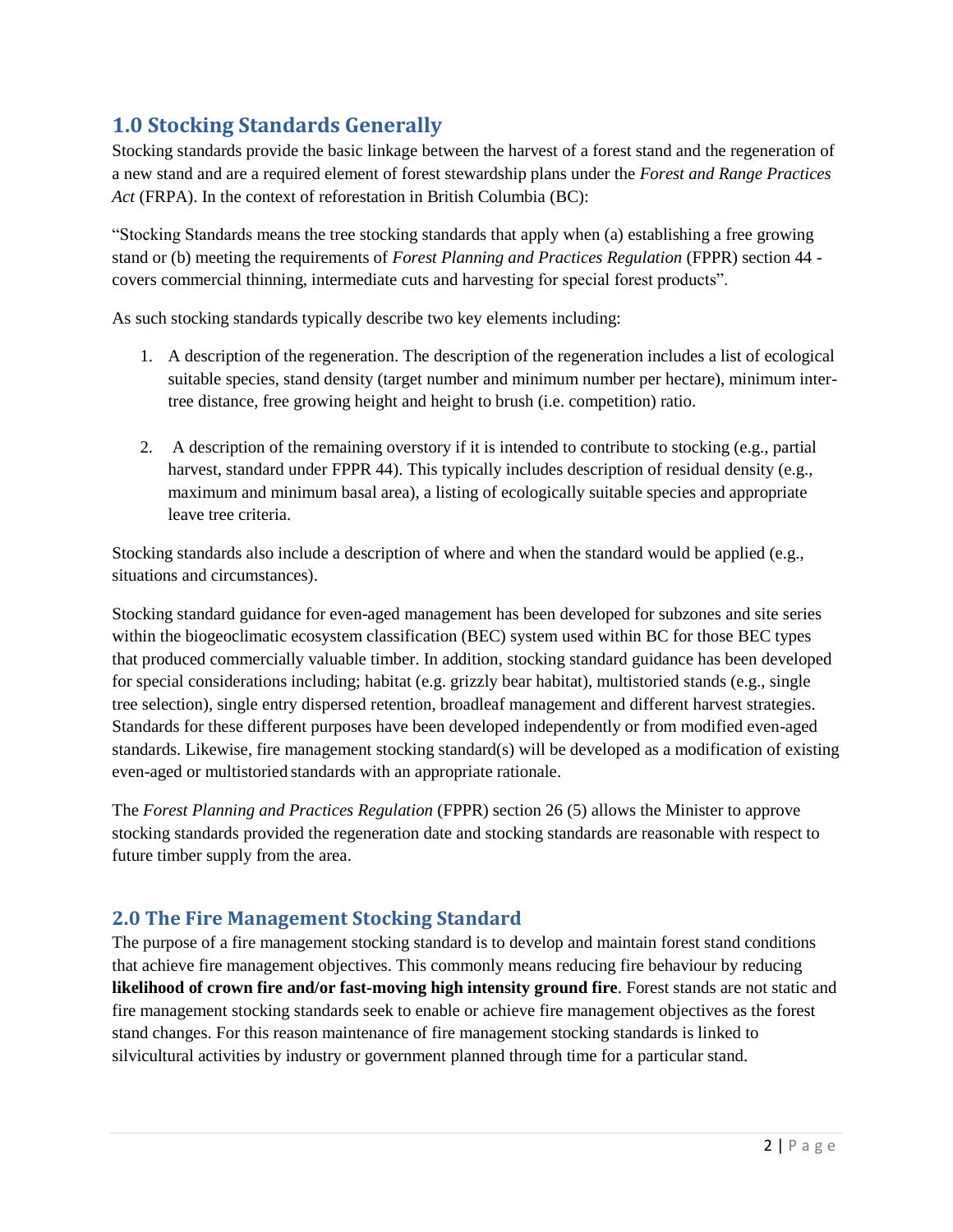A resulting fire management stocking standard combines in an effective way a number of sometimes complimentary (e.g. broadleaf management and reduced fire behaviour) and sometimes competing (e.g. maximizing timber volume and reduced fire behaviour) objectives within an ecologically, socially and economically compatible framework. In this light a fire management stocking standard then becomes a combination of:

- 1. Fire management objectives (see below).
- 2. Other compatible objectives (e.g. acceptable timber production, ecosystem restoration, broadleaf management, etc.).
- 3. Stand structural considerations.

## <span id="page-3-0"></span>**2.1 Stocking Standard Rationale**

 $\overline{\phantom{a}}$ 

Fire management stocking standards are to be developed as designated decision maker (DDM) approved variations on existing, even or uneven age standards. Fire management stocking standards do need to consider all the current requirements of a stocking standard (e.g. ecologically suitable species, density, minimum inter-tree distance (MITD), minimum height(s), competition ratio, acceptable variation, etc) and in addition to describing the standard itself a stocking standard rationale needs to address a number of fundamental issues including – why is the standard needed; where will the standard be applied and when will the standard be applied (i.e., the situations and circumstances).

**Why.** Fire management stocking standards are used to promote the development of stand structural conditions that may provide for enhanced protection of values on the landbase, typically infrastructure and the delivery of ecosystem goods and services from forests within BC. Fire management stocking standards may also be used to develop landscape scale fuel breaks that provide area where fire behaviour may be reduced to enhance suppression success. Enhanced protection and fuel break effectiveness usually results from development of specific stand structural attributes (e.g. inclusion of broadleaf species, reduced stand density, less flammable species, etc.) that reduce fire behaviour and improve fire suppression effectiveness.

**Where.** Fire management stocking standards may be applied in a number of different circumstances including:

- 1. Within approximately 2 km of interface<sup>1</sup>. These areas are identified on maps included as part of District fire management plans.
- 2. Within approximately 2 km of other high value infrastructure or other high resource value on the land base as identified on approved Fire management plan values maps.
- 3. Those areas identified as appropriate for a fire management stocking standard within the District fire management plan. These areas will most likely be identified based on landscape scale fire management objectives.

<sup>&</sup>lt;sup>1</sup> Wildland Urban Interface (WUI) means any area where combustible wildland fuels (vegetation) are found adjacent to homes, farm structures or other outbuildings. For the purpose of the Strategic Wildfire Prevention Initiative, the wildland urban interface is the areas within 2 kilometers of a community with densities of between 6 and 250 structures per square kilometer.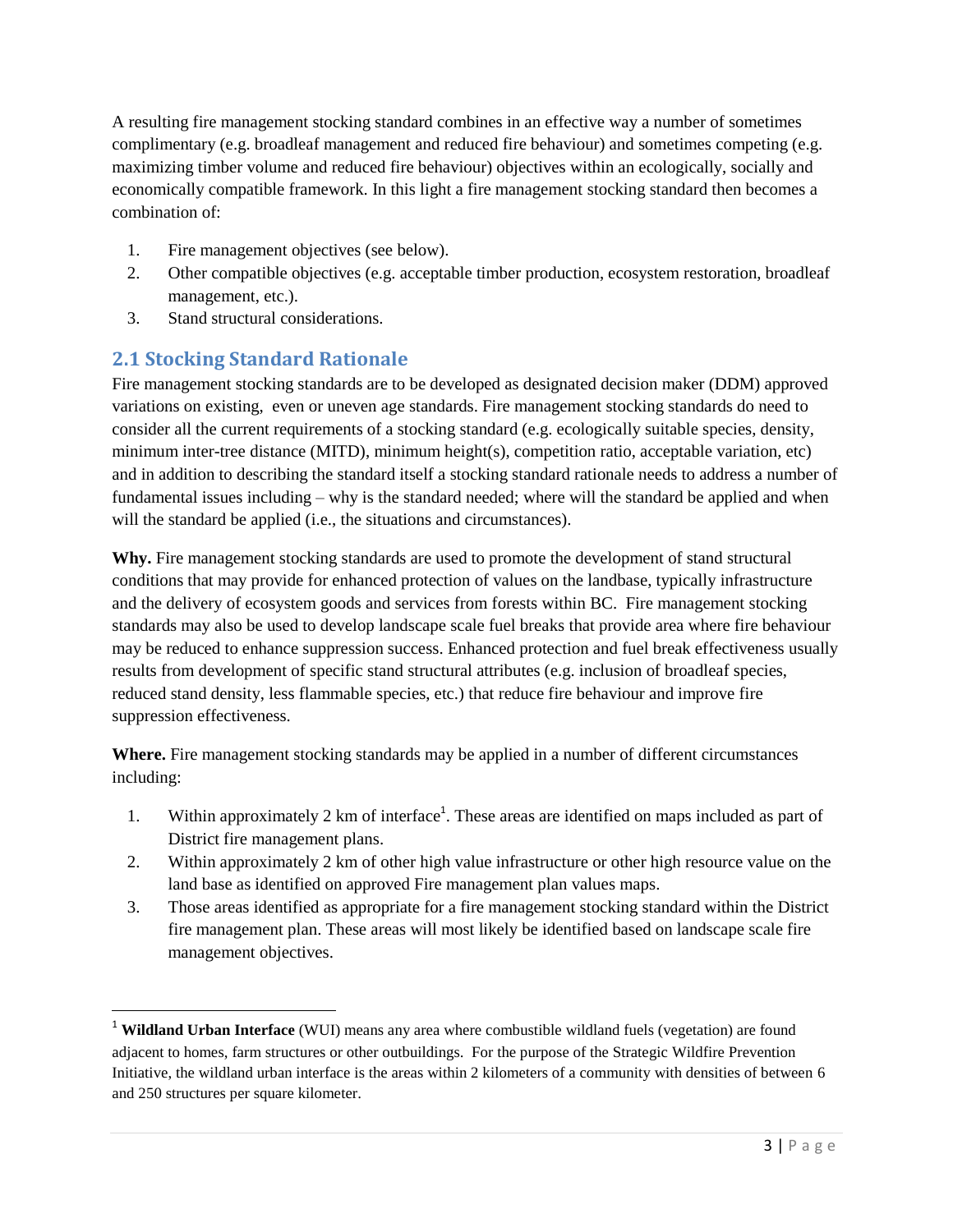4. Fire management stocking standards may be developed at several different scales ranging from the scale of the cutblock to that of the landscape. Multi-block fire management stocking standards could also be developed.



**Figure 1: Pollock Terrace Summerland BC Before and After**

Fire management stocking standards are intended to be used in specific circumstances and locations to achieve specific fire management objectives (see below). These stocking standards would most likely be applied adjacent to or within a short distance of a value at risk from fire or may be applied as a linear feature when being used to implement a fuel break. Fire management stocking standards could also be used to diversify fuel types in a limited area thus reducing fire behaviour over an area through the provision of "speed bumps" areas where fire behaviour is altered. The standards are not necessarily intended for broad implementation across large areas (e.g. one would not likely implement a fire management stocking standard across an entire Forest Development Unit or Timber Supply Area).

**When.** Fire management stocking standards may apply at a number of points during the life cycle of a stand including the regeneration (i.e. following harvest)/free-growing stage, an intermediate cut (i.e. commercial thinning) stage and at a partial harvest with regeneration objectives stage. The fire management stocking standard may also apply when identified within a fire management plan as appropriate based on identified landscape or fuel management objectives.

Within BC those who harvest forest stands generally have a reforestation obligation described through stocking standards to achieve. Once that obligation is achieved the province then assumes responsibility for incremental silviculture within those stands until again harvested. Fire management stocking standards do not alter this fundamental relationship. These standards simply describe desired stand structural characteristics at whatever stage in the life of a stand they are applied to.

## <span id="page-4-0"></span>**3.0 Fire Management Objectives**

Fire management objectives may be described at either local and/or landscape scales. Fire management plans will identify objectives at a landscape scale while fire threat mitigation plans – including fuel management – will identify those objectives at a more local scale. Local fire management objectives may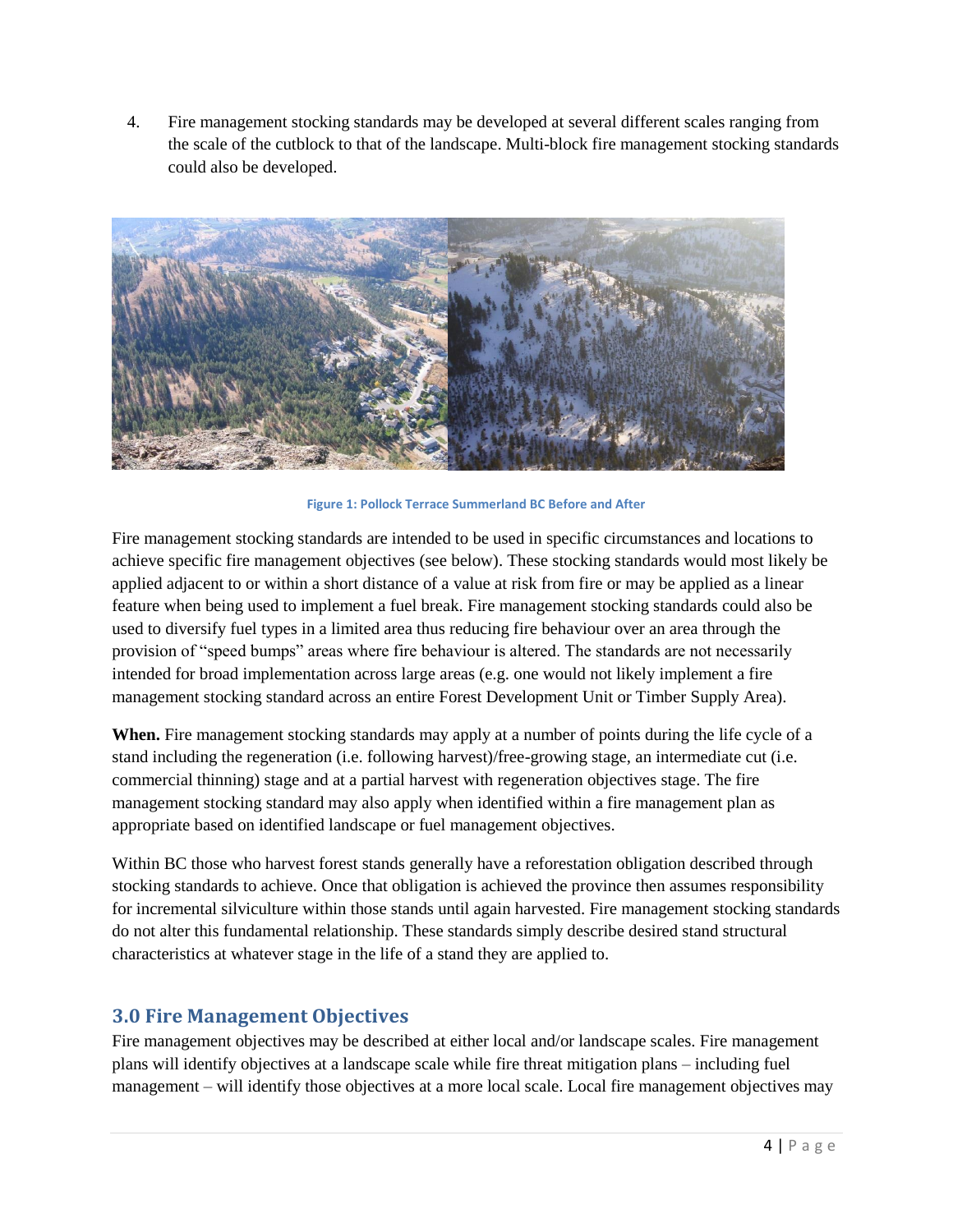seek to reduce: fire behaviour (fire rank), likelihood of crown fire, fire intensity or rate of spread and may also achieve several of these objectives simultaneously.

Landscape scale objectives typically seek to define an acceptable role for fire across broad landscapes. These objectives may include a desire to reduce fire size, reduce fire behaviour (e.g. reduce fire intensity over the landscape) or encourage the use/application of fire for various ecological purposes. Landscape scale objectives are achieved through the combined implementation of local (i. e. stand level) fire management objectives. Whether landscape or local, objectives typically seek to reduce the impact of fire on values on the landbase while usually also seeking to enhance fire suppression effectiveness and success as an over-riding objective.

Fire management stocking standards contribute to fire management objectives through being a primary means whereby a desired stand structure is specified that will help achieve identified fire management objectives. As such fire management stocking standards are one of the tools used to implement local and/or landscape scale fire management objectives.

## <span id="page-5-0"></span>**4.0 Stand Structure and Composition Considerations**

The following is a brief discussion about several stocking standard stand structure considerations relative to fire and fuel concerns. Note that this is not a complete discussion but highlights ways in which these factors interact **for consideration in the development of a fire management stocking standard**. Those developing these stocking standards are encouraged to consult further references such as those listed in the appendix (particularly Agee and Skinner 2005 and/or Graham et al. 2004) and/or consult qualified professionals or both.

**Ecological Suitability.** Tree species selected do need to be ecologically suited. Use of mal-adapted species, within a fire management stocking standard, because of their desirable fire characteristics is not likely to result in achieving the desired fire and other forest management objectives. In a similar fashion use of species that tend to be subject to multiple forest health issues may also not meet fire management or other objectives. Suitability should consider longer term issues like climate change as well. Current Ministry site guides and chief forester guidance provide basic ecological suitability information.

**Species.** Different tree species have different characteristics with respect to fire. Species differ with respect to canopy characteristics (e.g. canopy density, crown width, etc), flammability and fire resistance and resilience. Generally broadleaf species are less flammable than coniferous species and as a result may reduce fire behaviour. Canopy bulk density is a key variable driving the development of crown fire and species with less dense crowns may be less likely to initiate or propagate crown fire. Dense stands however tend to increase the likelihood of crown fire over less dense stands. Crown base height is an additional variable driving crown fire. Species with a greater tendency to self-prune thus increasing canopy base height may be less likely to promote crown fire. Species that do not selfprune well at desired densities (i.e. increased density increases self-pruning) may require pruning treatments in order to achieve fire management objectives. Different species also contribute variably to ground fuels which may enhance ground or crown fire. As a result of differences in bark characteristics tree species have differing ability to withstand the effects of fire. Also enhancing resilience are different reproduction strategies whether it be sprouting or fire enhanced regeneration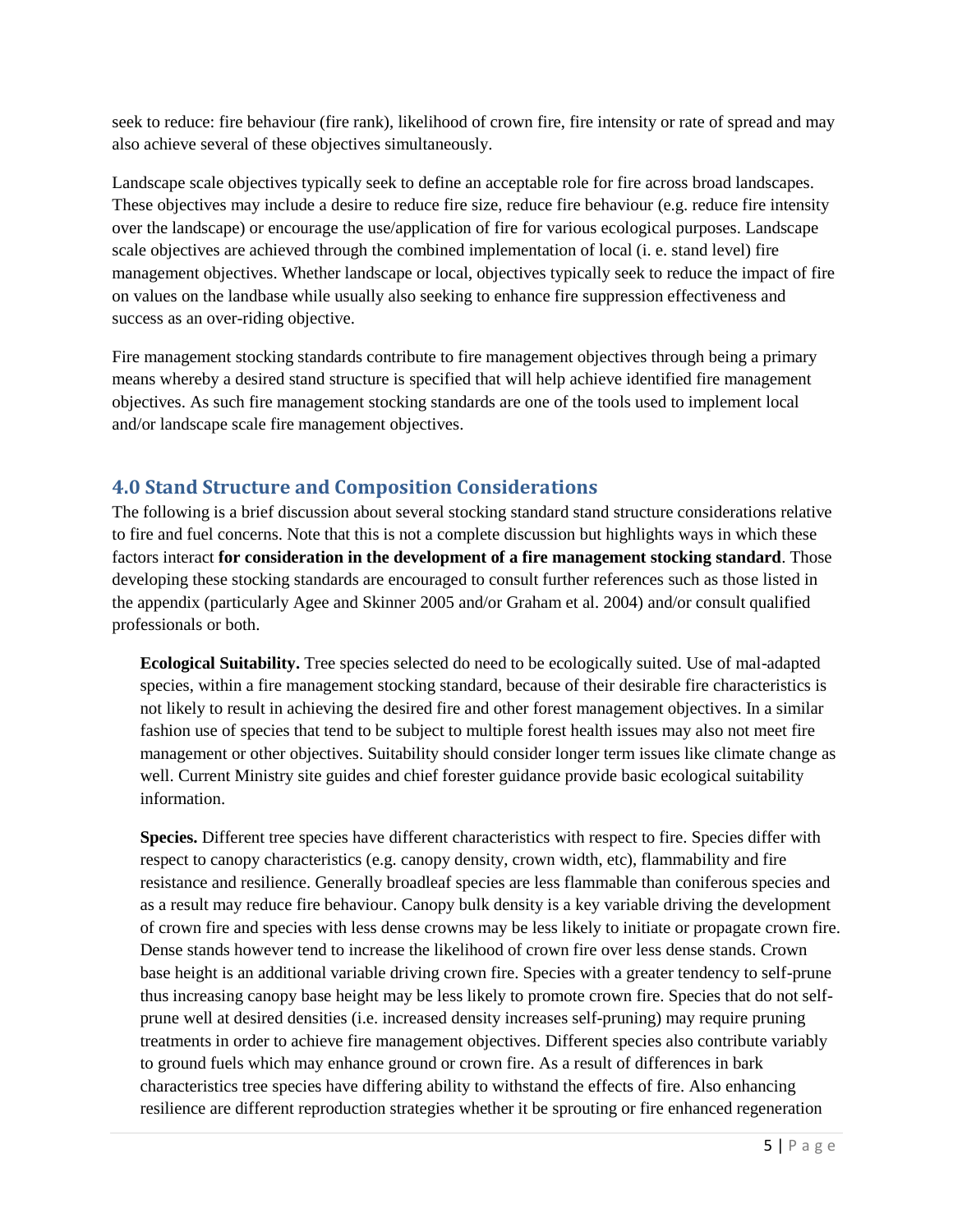from seed. Practitioners can use these differences to achieve different fire related fire management stocking standard objectives. See Appendix 2 for general guidance on tree species within BC related to fire and more species based information. Also see the tree selection tool at: [http://www.for.gov.bc.ca/hfp/silviculture/TSS/tss.htm.](http://www.for.gov.bc.ca/hfp/silviculture/TSS/tss.htm) The USFS fire effects information system is also an excellent source for fire related information by species. It is located at: <http://www.fs.fed.us/database/feis/> .

Genetics. Genetic considerations in tree selection for stocking may be a key factor. Planted species selected for height growth may be able to grow rapidly enough to suppress understory and competition thus achieving one or more of the fire management related objectives. Use of genetically improved stock from a forest health perspective will result in healthier trees better able to survive forest health issues and are less likely to suffer mortality and become fuel. In addition genetics may maximize timber productivity.

**Stand Densities.** Because a typical objective of a partial cut fire management stocking standard is to alter fire behaviour and dense forest commonly encourages extreme fire behaviour target stocking densities may need to be specified as part of a fire management standard. Due primarily to differences in crown characteristics and crown based fire management objectives, maximum densities may vary as a result of species, species combinations and/or different tree layers (i.e. layer 1 layer 2, etc from BC Silviculture Survey Procedures Manual – April 2009). In some environments stand density may decrease due to concerns about the inability to control crown fire initiation thus necessitating control of crown fire rate of spread while in other environments stand density may remain at current stocking standard levels or increase to reduce ingrowth and promote self-pruning which also can reduce crown fire – particularly when combined with a reduction in ground fuels. In a complementary fashion the density of partial cut standards may be constructed so as to enhance timber flow or provide habitat or increase diversity while meeting fire management objectives.

**Stand structure.** Fire management stocking standards usually include species desirable from a fire management perspective. These species may or may not always be the very best adapted species for a site from a growth and yield perspective and may or may not be competitive with other species during the seedling and early sapling stages of stand development.

**Inter-tree Distance.** Inter-tree distance influences stand density and hence influences canopy bulk density, canopy base height and within stand environmental parameters (e.g. temperature, humidity, etc.) and moisture relations. The effects of density are species dependent due to different crown characteristics and silvics (e.g. shade tolerance, etc.). Denser stands may increase the probability of crown fire while less dense stands may reduce the probability and provide greater suppression capability as fire retardant can reach fire on the ground more easily. Denser stands may also result in increased density dependent mortality which may increase fire potential through dead trees acting as ladder fuels. Denser stands may increase self-pruning of trees and reduce surface and ground fuels while more open stands may result in additional surface and ground fuels and increased likelihood of windthrow depending upon species and silvicultural treatment.

**Tree/Competition Height Ratios.** Opportunistic use of conifer/broadleaf tree competition height ratios or increasing the number of acceptable broadleaves may also enhance the ability to achieve fire related objectives in a stocking standard by increasing the number of broadleaf trees in a stand.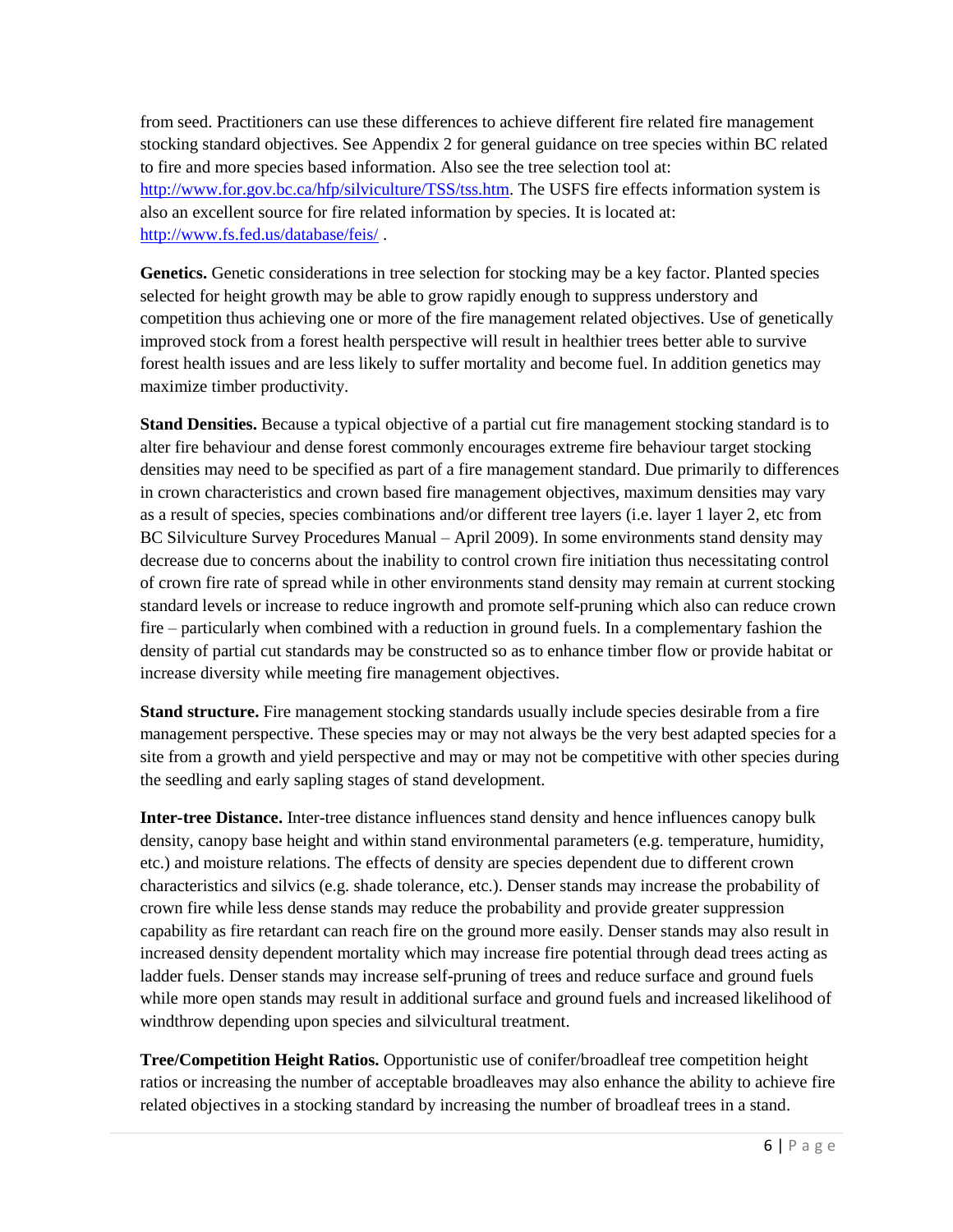Promoting the use of indigenous broadleaf species, that typically reduce fire behaviour, may also contribute to achieving fire management objectives.

**Partial Cut Stocking Standard Considerations.** Partial cut stocking standards require consideration as to species, density, tree characteristics (e.g. health, size, etc), regeneration, pattern on both the area under consideration and the landscape and the ability to achieve fire management and other objectives. Effective partial cut fire management standards should contribute to reducing fire behaviour enabling fire to be more likely to be controlled/suppressed or achieving management objectives.

**Forest Succession and In-Growth Including Understory.** Professionals need to consider the vegetation response of a site post- treatment or activity. The response may enhance or hinder the ability of a standard to achieve fire management objectives. The rate at which the response occurs may also impact the design of the stocking standard. Depending upon circumstance the stocking standard may need to address maximum density (see above).

**Climate Change Considerations.** Climate change considerations may influence the design of the standard particularly choice of species but might also impact the assessment of what the fire management objectives are or should be.

**Topographic.** Stands located on steep slopes have different risks than stands on flat sites. Heat and fire generally readily move uphill hence a stocking standard may be altered to account for different fire behaviour on slopes compared to flat sites. Aspect influences site heat and moisture relationships and as a result commonly has an impact on fuel moisture and humidity. Stocking standards may be varied to achieve different fire management objectives as a result of these factors.

# <span id="page-7-0"></span>**5.0 Additional Considerations**

Additional considerations not necessarily directly related to the standard developed are important to the efficacy of a fire management stocking standard. These include:

- i. Hazard abatement. Hazard abatement following an industrial activity (i. e. harvesting, thinning, etc.) is required under the *Wildfire Act* and associated regulations (see: [http://bcwildfire.ca/Industry\\_Stakeholders/industry/Assessment\\_Abatement.htm](http://bcwildfire.ca/Industry_Stakeholders/industry/Assessment_Abatement.htm) ). Fuel loading pre- and post-harvest are important considerations. Continuity and loading particularly of fine fuels has a major influence on fire rate of spread as well as intensity. Guidance around hazard abatement has been developed by BC Wildfire Service (BCWS)..
- ii. The fire management stocking standard should be applied adjacent to the value requiring protection from fire and should be applied on other appropriate standard units within the harvest area. In essence the objective is to both protect the value and create diversity in fuel types by incorporating fuel types with reduced fire behaviour potential within the local landscape. The standard need not be uniformly applied but can be intermixed with other resultant fuel types resulting from other stocking standards within the unit. It is important that due consideration be given to resultant and remaining fuel types (likely fire behaviour and spotting potential) as well as their spatial arrangement on the local landscape.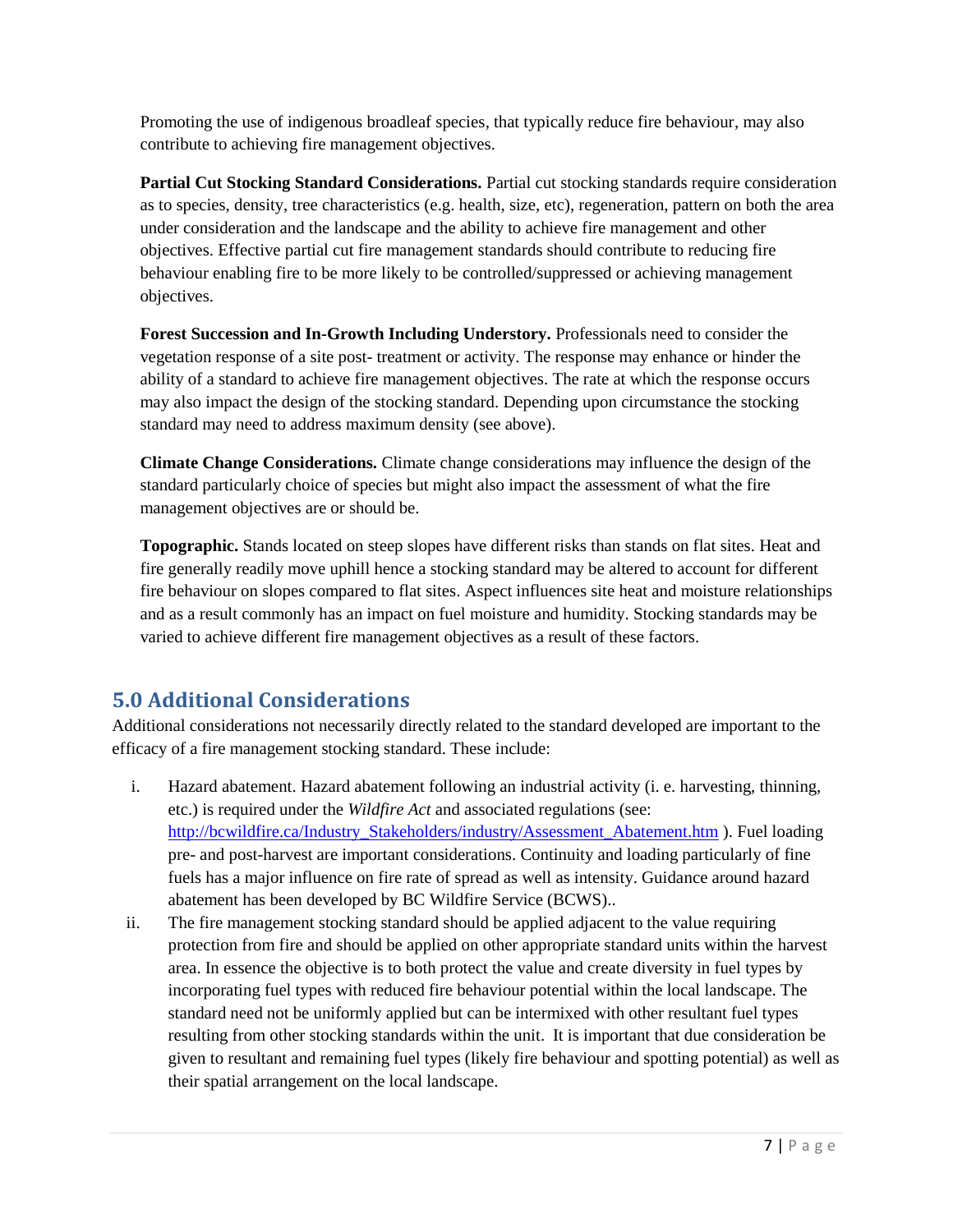iii. Maintenance or promotion of hazard abated conditions may require further treatments beyond the time frame addressed by the establishment of free-growing stocking standards and the return of the area to the crown. Development of a stocking standard needs to consider changes in vegetation and fuels as a result of succession during the prescription development stage. While a stocking standard does define a "target" stand - what occurs or is done or not done to the vegetation complex from the starting point to the point at which the standard applies and beyond is aimed may reduce the effectiveness of achieving the standard.

# <span id="page-8-0"></span>**6.0 Assessment for Development and Use of a Fire Management Stocking Standard**

The development and use of a fire management stocking standard fundamentally requires an understanding of the interactions between fire and fuel (live and dead) within a given environment (weather and topography). Understanding and assessment of this interplay is critical to the successful implementation and efficacy of a fire management stocking standard. Accounting for some but not all fire, fuel, weather and topography related factors in this assessment may result in a standard that does not achieve the fire management or other objectives of the standard.

Fuels are generally the factor that can be manipulated to achieve the fire management stocking standard objectives. Because weather and topography cannot usually be modified development and achievement of the standard requires adapting the standard to the fuels where a standard is desired. Hence the understanding of the structure, composition and growth of forest stands (aka fuels) existing and desired within the area where the standard is to be applied is the beginning point for assessment and development of a fire management stocking standard.

The development and proposal of a fire management stocking standard does require a description of stocking within an objective driven plan. As a result it may consist of a proposal to plant seedlings but may also allow for natural regeneration provided a standard is described and met. For example using expected natural regeneration of aspen as the standard is acceptable provided a standard (i.e. density, height, etc.) is described. It is not the intent of a fire management stocking standard to in effect create areas devoid of trees. That said densities may be very low as illustrated in the example(s) for open forests in Appendix One: General Approach to Creating the Example Fire Management Stocking Standards.

As a best practice, fire management stocking standards should be developed and implemented using the expertise of a professional knowledgeable about fire management planning in combination with those knowledgeable in silvics and silviculture. Professional reliance and seeking out the expertise of those knowledgeable in conducting an assessment in light of objectives for the development and implementation of a fire management stocking standard for either assistance and or review of a proposed standard is highly recommended.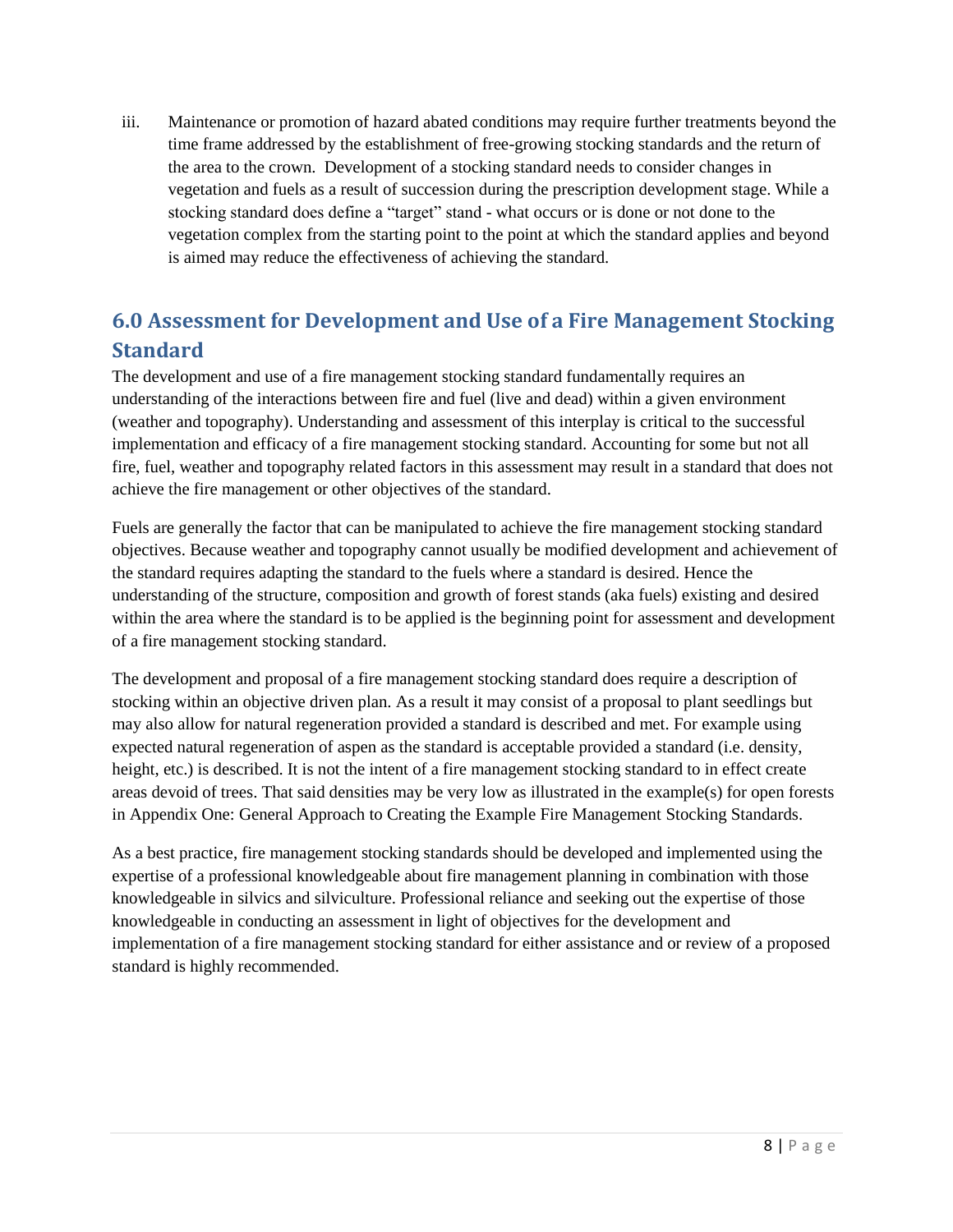## <span id="page-9-0"></span>**7.0 References**

Agee, J.K. 1996. The influence of forest structure on fire behavior. In Proceedings of the 17th Annual Forest Vegetation Management Conference, 16–18 January 1999, Redding, Calif. Forest Vegetation Management Conference, Redding, Calif. pp. 52–67.

Agee, J. and Skinner, C. (2005). Basic principles of forest fuel reduction treatments. Forest Ecology and Management, 211(1-2):83-96.

Alexander, M.E. 1998. Crown fire thresholds in exotic pine plantations of Australasia. Ph.D. thesis, Australian National University, Canberra, Australia.

Burns, Russell M., and Barbara H. Honkala, tech. coords. 1990. Silvics of North America: 1. Conifers; 2. Hardwoods. Agriculture Handbook 654.

Cruz, M. G., M. E. Alexander, and R. H. Wakimoto. 2005. Development and testing of models for predicting crown fire rate of spread in conifer forest stands Can. J. For. Res. 35: 1626–1639

Fonda, R. W., L. A Belanger and L. L. Burley. 1998. Burning characteristics of western conifer needles. Northwest Science 72:1-9

Graham, Russell T.; McCaffrey, Sarah; Jain, Theresa B. (tech. eds.) 2004. Science basis for changing forest structure to modify wildfire behavior and severity. Gen. Tech. Rep. RMRS-GTR-120. Fort Collins, CO: U.S. Department of Agriculture, Forest Service, Rocky Mountain Research Station. 43 p.

Krajina, V. J., K. Klinka and J. Worrall. 1982. Distribution and ecological characteristics of trees and shrubs of British Columbia. The University of British Columbia

Starker, T. J. Fire resistance in the forest. JOF accessed April 2014 through: [http://www.fs.fed.us/rm/pubs/rmrs\\_gtr292/1934\\_starker.pdf](http://www.fs.fed.us/rm/pubs/rmrs_gtr292/1934_starker.pdf)

USDA Fire Effects Information System. Accessed April 2014 through: <http://www.feis-crs.org/beta/>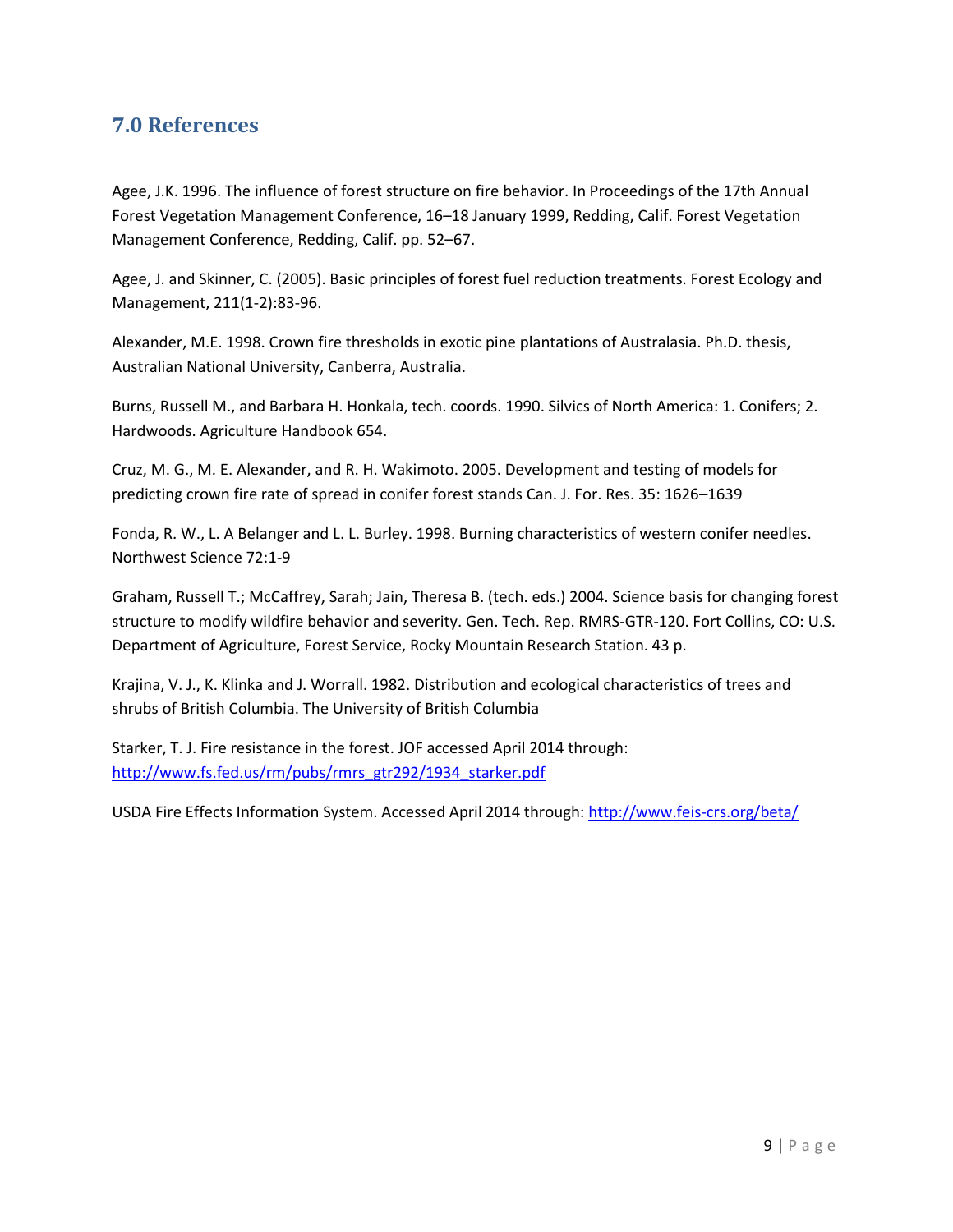## <span id="page-10-0"></span>**Appendix One: General Approach to Creating the Example Fire Management Stocking Standards**

The general approach to generating fire management stocking standard targets for clear-cut and partial cut scenarios were as follows.

For clear-cut scenarios, stands of appropriate species composition and characteristics were regenerated within TIPSY and evaluated at "free-growing" – generally age  $20 -$  or beyond for canopy bulk density and canopy base height. Resulting canopy bulk densities and base heights could then be used as an input for the Crown Fire Initiation and Spread (CFIS) model to evaluate crown fire potential at free growing and/or later ages. Plantation densities and species composition were varied to achieve canopy bulk densities (CBD) of around 0.05-0.07 kg/cubic meter at target age(s) and resulting stands subjectively evaluated for ability to achieve fire management objectives. Maximum densities were generally set based on densities that achieved a target number of approximately 0.10 kg/cu meter that has been suggested as a threshold for crowning in forests and plantations (see Agee 1996, Alexander 1998 and Cruz et al. 2005) but has not been extensively tested or evaluated in natural forest stands. As such it is only a general number and needs validation through treatment effectiveness.

For partial cut scenarios Ministry permanent sample plot (PSP) data was used to "create" stands by expansion of plot data to a per hectare basis. Sample plots were selected based upon a geographic information system (GIS) analysis of biogeoclimatic (BEC) zones to a subzones level intersected with interface area within the Province of BC. By knowing which subzones were most prevalent within BC interface areas PSPs were used to generate representative interface "stands". These stands were then entered into Fuelcalc (ver 1.2) and "thinned" to appropriate species and densities and resulting canopy base heights and bulk densities noted. Resulting canopy base heights and bulk densities could then be used as an input for the Crown Fire Initiation and Spread (CFIS) model to evaluate crown fire potential and rate of spread. The "thinning strategy" generally employed was thinning from below leaving suitable species to achieve a target canopy bulk density of less than 0.10 and resulting stands subjectively evaluated for ability to achieve fire management objectives. In some examples maximum density is expressed as both a density and a basal area limit because density alone does not account for tree size and hence canopy bulk density. For PSPs that were deemed under-stocked tree densities and or species composition in appropriate diameter classes were arbitrarily increased to meet canopy bulk density targets for illustrative purposes.

This guidance is designed to address the considerations important in creating fire management stocking standards. The following are examples of stocking standards that could be developed using the principles and considerations within the guidance. These are not necessarily appropriate stocking standards for a particular BEC site series. They are examples of the rationale and resulting stocking standard that could be proposed within Forest Stewardship Plans (FSPs) as fire management stocking standards. That said the examples are intended to represent realistic conditions that may be encountered. As suggested within the guidance document practitioners should consult appropriate expertise in developing fire management stocking standards.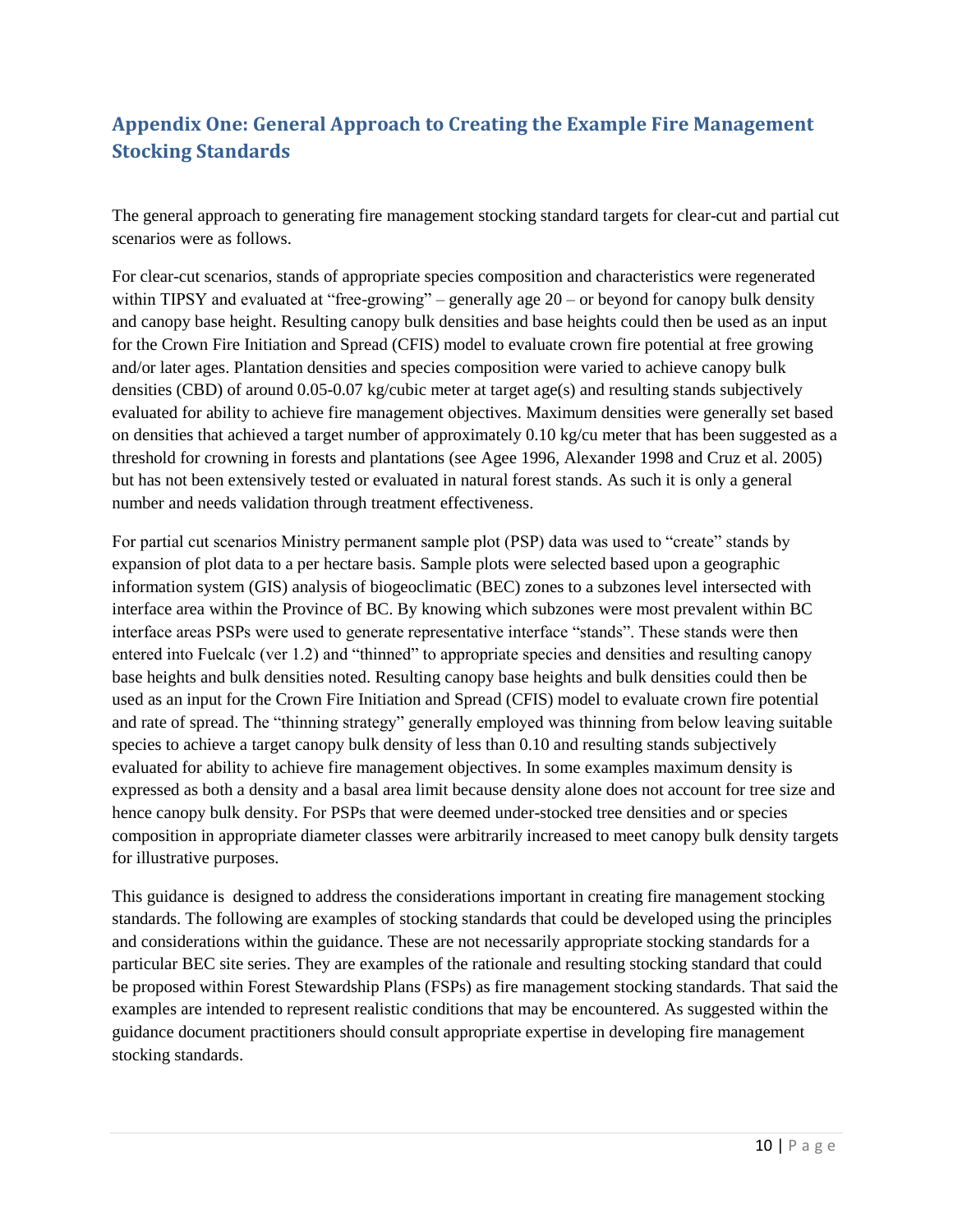#### **Assumptions and Limitations**

The use of modeling tools such as FuelCalc and TASS/TIPSY and CFIS to provide illustrative stocking standard examples does not constitute "approval" of the use of these tools to define a rationale for stocking standards that meet fire management objectives. These tools have not been extensively tested and validated and as such only provide an initial "target" that experience and model improvement may change. Consultation with appropriate expertise about the acceptability or modification of the standard developed using these tools is essential. That said these tools provide information for example standards and a rational for fire management stocking standards given different starting conditions that professionals can modify as necessary. At this point in time, it is not recommended that any of the following stocking standards be implemented "carte blanche" as a "formula" stocking standard.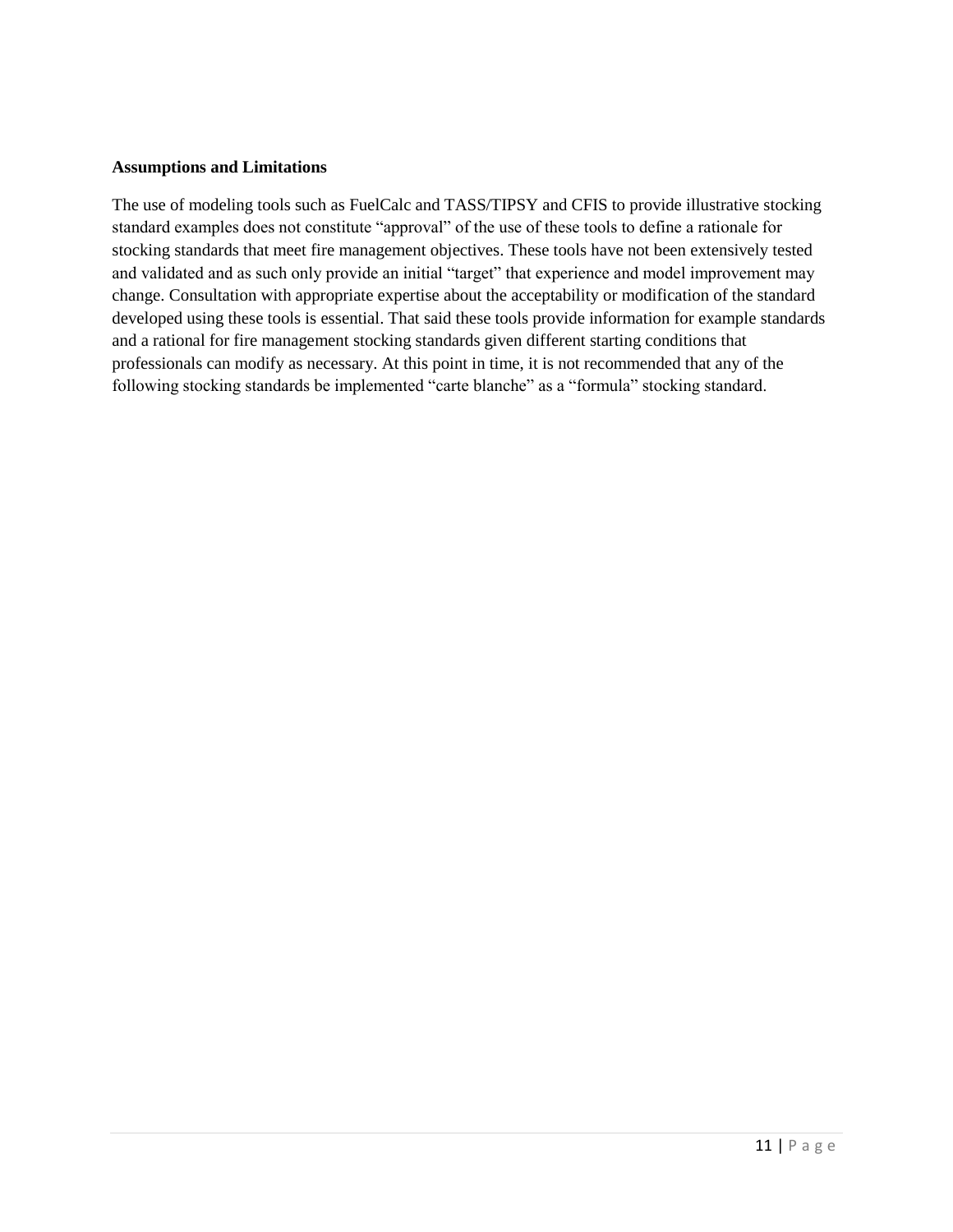### **Example Fire Management Stocking Standards with Rationales**

#### **Example 1 – Southern Interior IDF dk ss1 BEC Subzone Clear Cut Stocking Standard**

The Situation

- □ This stocking standard is for stands that occur within 500 metres of designated interface boundary as identified on provincial strategic threat analysis maps or within fire management plans.
- $\Box$  BEC Zone IDF dk1 ss1.
- Avoiding a spacing prior to free-growing declaration is desired.
- $\Box$  The standard must factor in tree species suitability, crop reliability, maximum sustainable productivity and fire management objectives.

#### <span id="page-12-0"></span>The Standard

<span id="page-12-1"></span>

| <b>BCG Zone</b> | Suitable Species |           |          |                  |                                                                                                                                                                                                                   | <b>Proposed Stocking</b> |            | Silviculture | Target | Min   | Min   | Max     | Max     | Regen | Min Ht (m) | MITD (m) | <b>Broadleaf</b> |
|-----------------|------------------|-----------|----------|------------------|-------------------------------------------------------------------------------------------------------------------------------------------------------------------------------------------------------------------|--------------------------|------------|--------------|--------|-------|-------|---------|---------|-------|------------|----------|------------------|
|                 |                  |           |          |                  |                                                                                                                                                                                                                   | <b>Standard Species</b>  |            | System       | (sph)  |       | PA    | Density | Basal   | Delay |            |          | Comp Ratio (%)   |
|                 | Primary          | Secondary | Tertiary | <b>Broadleaf</b> | Fire                                                                                                                                                                                                              | Preferred                | Acceptable |              |        | (sph) | (sph) | (sph)   | Area    | (yrs) |            |          |                  |
|                 |                  |           |          |                  | Management<br>Appropriate <sup>+</sup>                                                                                                                                                                            | (P)                      | (A)        |              |        |       |       |         | $(m^2)$ |       |            |          |                  |
| IDF - Current   | Fd, Pl           | Py        | Lw, Sx   | At               |                                                                                                                                                                                                                   | Fd, Pl                   | Py         | Clearcut     | 1000   | 400   | 500   |         |         |       | $Pl-1$     |          | 150              |
| <b>FDP</b>      |                  |           |          |                  |                                                                                                                                                                                                                   |                          |            |              |        |       |       |         |         |       | $Fd-0.8$   |          |                  |
| Standard        |                  |           |          |                  |                                                                                                                                                                                                                   |                          |            |              |        |       |       |         |         |       | $Py - 0.6$ |          |                  |
| IDF - Fire      |                  |           |          |                  |                                                                                                                                                                                                                   | Fd, Py                   | Lw         | Clearcut     | 250    | 100   | 150   | 450     |         | 7     | $Fd - 0.8$ |          | 80               |
| Management      |                  |           |          |                  |                                                                                                                                                                                                                   |                          |            |              |        |       |       |         |         |       | $Py - 0.6$ |          |                  |
| Standard        |                  |           |          |                  |                                                                                                                                                                                                                   |                          |            |              |        |       |       |         |         |       | $Lw - 1$   |          |                  |
|                 |                  |           |          |                  | - Fire management appropriate suitable species are additional species ecologically adapted to the site that do not generally maximize timber production which may be used as part of the fire management stocking |                          |            |              |        |       |       |         |         |       |            |          |                  |
| standard.       |                  |           |          |                  |                                                                                                                                                                                                                   |                          |            |              |        |       |       |         |         |       |            |          |                  |
|                 |                  |           |          |                  | $\sim$ Represents the total density of conifers greater than 50% of the specified minimum tree height for the primary species with the highest minimum tree height.                                               |                          |            |              |        |       |       |         |         |       |            |          |                  |

The Rationale

□ The intent is to regenerate a stand at low density from planting that does not require a spacing, however if density control is required a spacing treatment will be implemented.

- □ Decreasing stocking to density target post free growing to meet fire hazard reduction objectives may require additional slash treatment.
- Fd and Py are more fire resistant and so are the preferred species. Lw is also fire resistant and so is acceptable.

Mixtures of Fd and Py allow for higher densities than Fd alone however maximum density is based upon Fd alone.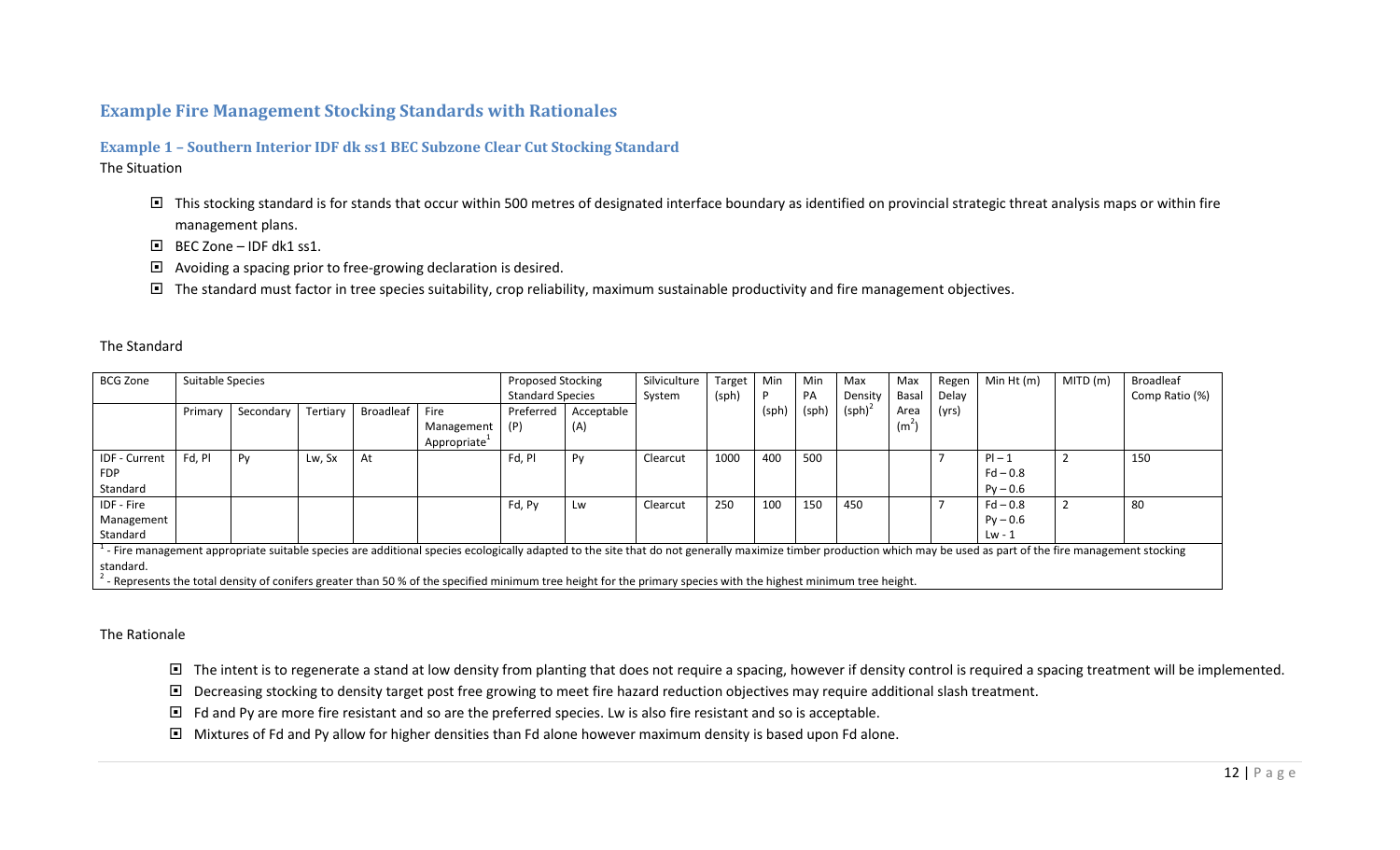- Reduced competition ratio to promote broadleaf less flammable and beneficial in reducing fire behaviour.
- Site should have slash hazard abatement post-harvest.
- □ As a variation on this standard, if a spacing treatment is planned due to anticipated natural regeneration ingrowth it may be appropriate for professionals to prescribe a short term target density of consistent with the current FDP stocking standard (e.g., 1000 stems per hectare) modified for species composition, through planting in order to suppress ingrowth and competing vegetation.
- The spacing should be to the appropriate target low density (e.g., 250 sph) as specified in this standard.
- Use high genetic gain (growth) stock to promote growth so as to maintain future management options such as prescribed fire to remove ingrowth.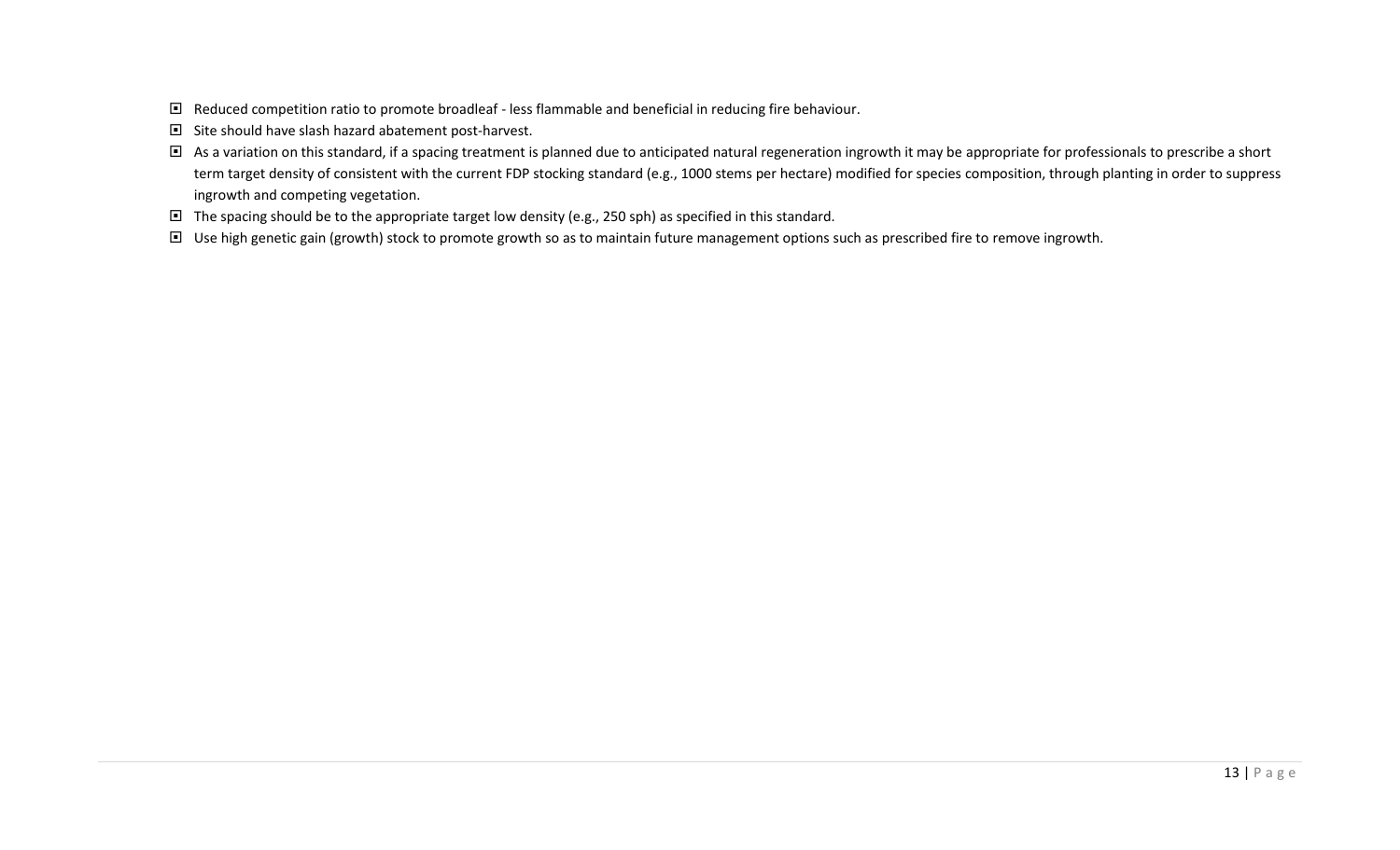#### **Example 2 – Southern Interior IDF dk1 BEC Subzone Intermediate Cut Stocking Standard**

The Situation

- $\Box$  These stands occur within 500 metres of designated interface boundary as identified on provincial strategic threat analysis map or identified within the fire management plan.
- BEC Zone- IDF dk1 ss1.
- □ Stands currently consist of overstocked multilayered stand with in excess of 2500 stems/ha. Overstory of Fd and Pl, numerous dead Pl and some dead Fd.

#### The Standard

<span id="page-14-0"></span>

| <b>BCG Zone</b>                                                                       | Suitable Species |           |          |                  |                                                | <b>Proposed Stocking</b><br><b>Standard Species</b> |                   | Silviculture<br>System | Target<br>(sph) | Min  | Min<br>PA | Max<br>Density | Max<br>Basal    | Regen<br>Delay | Min<br>Ht | <b>MITD</b><br>(m) | <b>BroadLeaf</b><br>Comp Ratio (%)                                                                                                                                                                       |
|---------------------------------------------------------------------------------------|------------------|-----------|----------|------------------|------------------------------------------------|-----------------------------------------------------|-------------------|------------------------|-----------------|------|-----------|----------------|-----------------|----------------|-----------|--------------------|----------------------------------------------------------------------------------------------------------------------------------------------------------------------------------------------------------|
|                                                                                       | Primary          | Secondary | Tertiary | <b>Broadleaf</b> | Fire<br>Management<br>Appropriate <sup>+</sup> | Preferred<br>(P)                                    | Acceptable<br>(A) |                        |                 | (sph | (sph)     | $(sph)^2$      | Area<br>$(m^2)$ | (yrs)          | (m)       |                    |                                                                                                                                                                                                          |
| <b>IDF</b> - Current<br><b>FDP</b><br>Standard                                        | Fd. Pl           | Pv        | Lw, Sx   | At               |                                                | Fd, Pl                                              | Pv                | <b>Partial Cut</b>     | 400             | 200  | 200       |                |                 |                |           |                    |                                                                                                                                                                                                          |
| IDF - Fire<br>Management<br>Standard                                                  |                  |           |          |                  |                                                | Fd, Pv                                              | Lw                | <b>Partial Cut</b>     | 300             | 150  | 100       | 450            | 10              |                |           |                    |                                                                                                                                                                                                          |
| stocking standard.<br>- Represents the total density of Layer 1 and Layer 2 conifers. |                  |           |          |                  |                                                |                                                     |                   |                        |                 |      |           |                |                 |                |           |                    | - Fire management appropriate suitable species are additional species ecologically adapted to the site that do not generally maximize timber production which may be used as part of the fire management |

- Stand management objectives and desired future forest structure including fire management objectives are key considerations in establishing this stocking standard.
- $\Box$  The residual stand is to be primarily composed of large diameter L1 and L2 trees (>7.5 cm DBH).
- Assumes an intermediate cut without regeneration objectives.
- A maximum basal area has been defined to prevent over-stocking of large trees.
- $\Box$  Healthy Fd and Py are more fire resistant and so are the preferred species for retention.
- □ Layer 1 are trees equal to or greater than 12.5 cm DBH and are based upon uniform distribution. Higher densities would be appropriate under a patchy or aggregate distribution pattern. Layer two trees are greater than 7.5 cm in diameter and are also relatively evenly spaced.
- Resulting stand is somewhat two layered with CBD of no layer exceeding 0.08 kg/cu meter. Canopy base height is approximately 9 meters.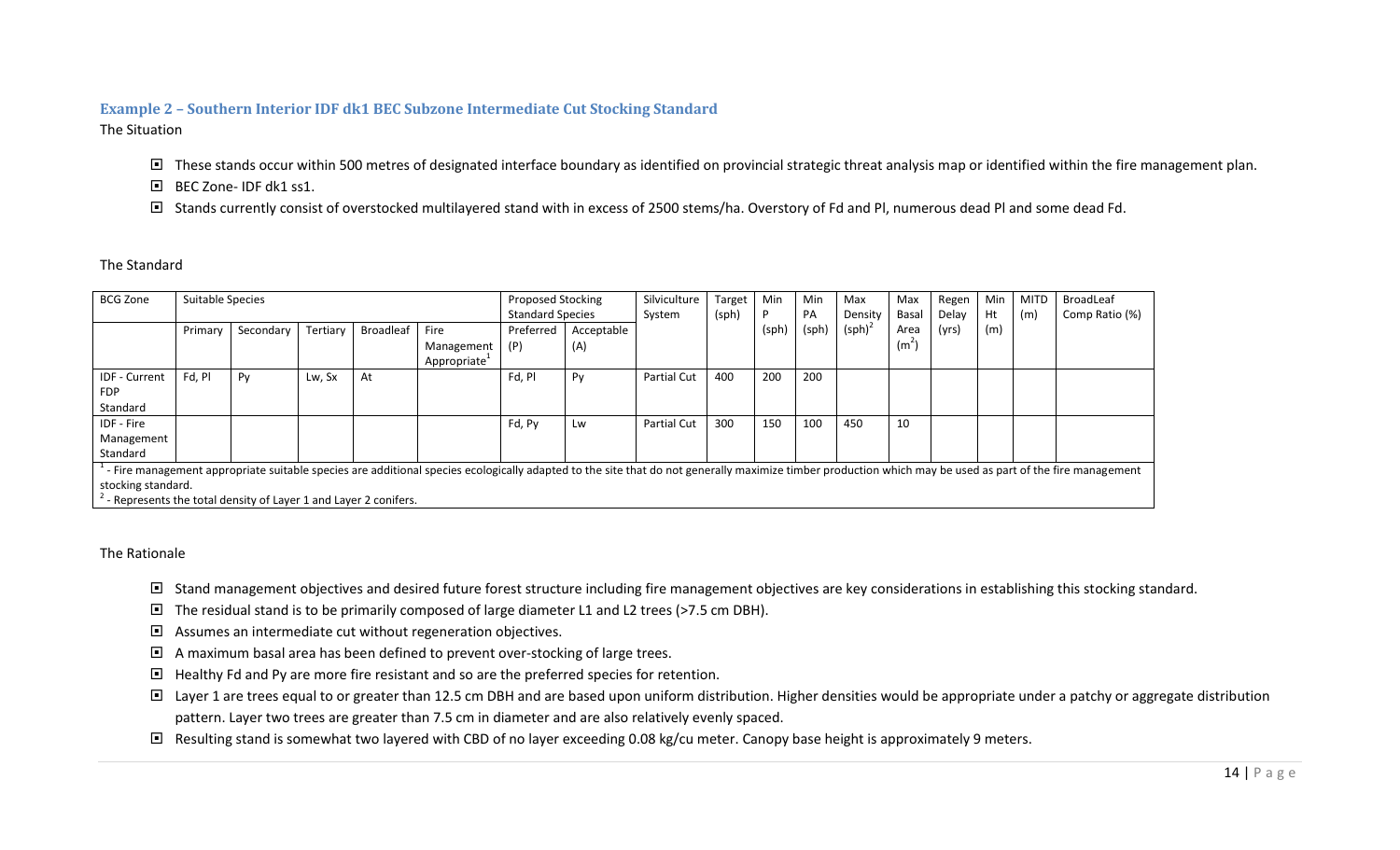- Stand will likely grow and develop CBDs in excess of 0.1 kg/ cu meter and may or may not require additional treatment due to high canopy base height.
- Any occurring aspen may be retained to reduce fire behaviour and does not count toward stocking targets.
- $\Box$  Site should have slash hazard abatement.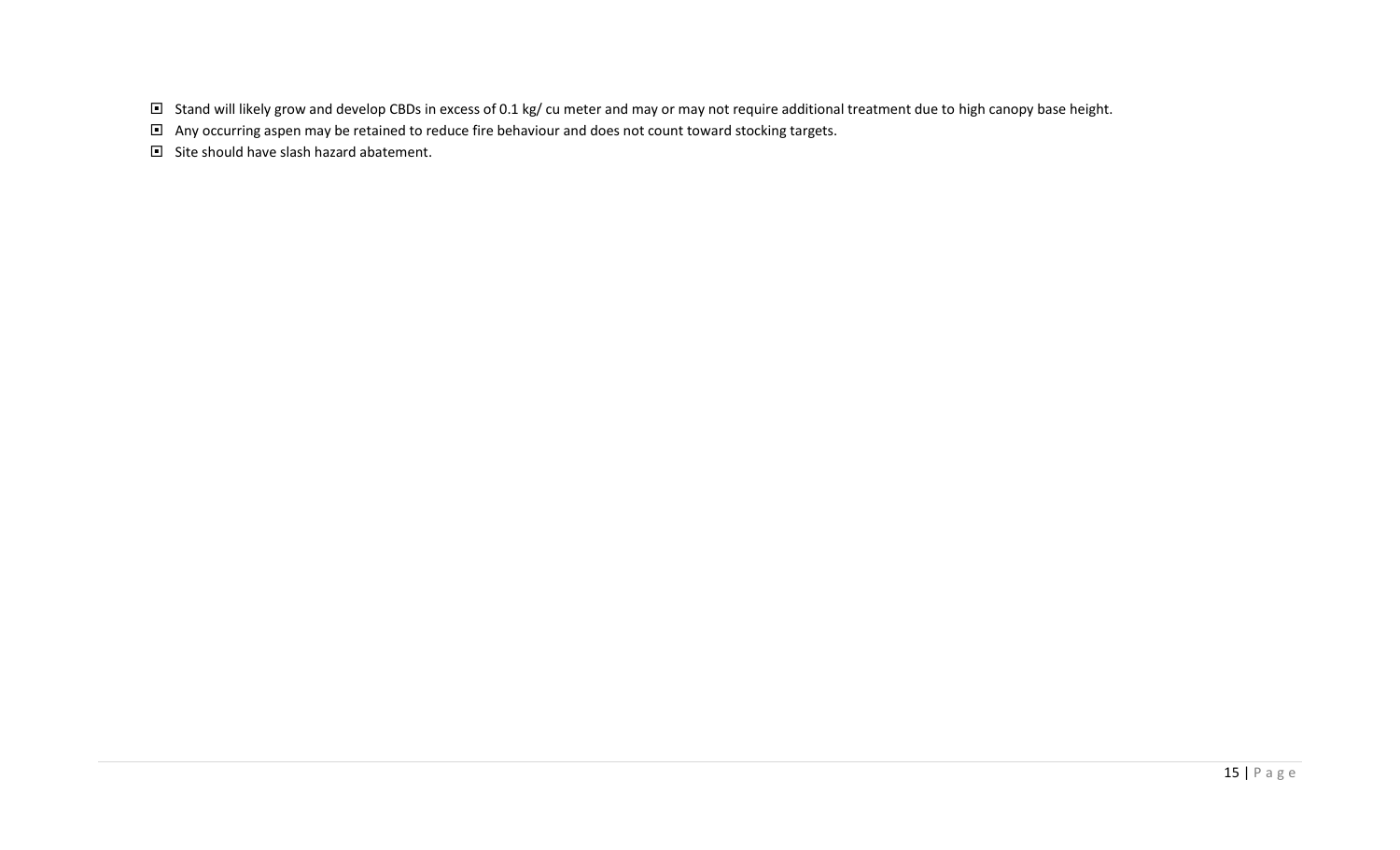#### **Example 3 – Southern Interior IDF dm1 BEC Subzone Partial Cut Standard**

The Situation

- □ These stands occur within 500 metres of designated interface boundary as identified on provincial strategic threat analysis map or identified within the fire management plan.
- $\Box$  BEC Zone IDF dm1 ss1.
- $\Box$  Overstocked mixed age stand with very low site quality.

#### The Standard

<span id="page-16-0"></span>

| <b>BCG Zone</b>                                                     | Suitable Species |           |          |                  |                                                                                                                                                                                               | <b>Proposed Stocking</b> |            | Silviculture       | Target | Min   | Min   | Max     | Max          | Regen | Min | <b>MITD</b> | <b>Broad Leaf</b> |
|---------------------------------------------------------------------|------------------|-----------|----------|------------------|-----------------------------------------------------------------------------------------------------------------------------------------------------------------------------------------------|--------------------------|------------|--------------------|--------|-------|-------|---------|--------------|-------|-----|-------------|-------------------|
|                                                                     |                  |           |          |                  |                                                                                                                                                                                               | <b>Standard Species</b>  |            | System             | (sph)  | D     | PA    | Density | <b>Basal</b> | Delay | Ht  | (m)         | Comp Ratio        |
|                                                                     | Primary          | Secondary | Tertiary | <b>Broadleaf</b> | Fire                                                                                                                                                                                          | Preferred                | Acceptable |                    |        | (sph) | (sph) | (sph)   | Area         | (yrs) | (m) |             | (%)               |
|                                                                     |                  |           |          |                  | Management                                                                                                                                                                                    | (P)                      | (A)        |                    |        |       |       |         | $(m^2)$      |       |     |             |                   |
|                                                                     |                  |           |          |                  | Appropriate <sup>+</sup>                                                                                                                                                                      |                          |            |                    |        |       |       |         |              |       |     |             |                   |
| <b>IDF - Current</b>                                                | Fd, Pl,          | Py        | Bl, Sx   | At, Ep           |                                                                                                                                                                                               | Fd, Pl                   | Lw, Py     | <b>Partial Cut</b> | 1000   | 500   | 450   |         |              |       |     |             |                   |
| <b>FDP</b>                                                          | Lw               |           |          |                  |                                                                                                                                                                                               |                          |            |                    |        |       |       |         |              |       |     |             |                   |
| Standard                                                            |                  |           |          |                  |                                                                                                                                                                                               |                          |            |                    |        |       |       |         |              |       |     |             |                   |
| IDF - Fire                                                          |                  |           |          |                  |                                                                                                                                                                                               | Fd, Py,                  | P          | <b>Partial Cut</b> | 70     | 35    | 50    | 75      |              |       |     |             |                   |
| Management                                                          |                  |           |          |                  |                                                                                                                                                                                               | Lw                       |            |                    |        |       |       |         |              |       |     |             |                   |
| Standard                                                            |                  |           |          |                  |                                                                                                                                                                                               |                          |            |                    |        |       |       |         |              |       |     |             |                   |
|                                                                     |                  |           |          |                  | - Fire management appropriate suitable species are additional species ecologically adapted to the site that do not generally maximize timber production which may be used as part of the fire |                          |            |                    |        |       |       |         |              |       |     |             |                   |
| management stocking standard.                                       |                  |           |          |                  |                                                                                                                                                                                               |                          |            |                    |        |       |       |         |              |       |     |             |                   |
| $4$ - Represents the total density of Layer 1 and Layer 2 conifers. |                  |           |          |                  |                                                                                                                                                                                               |                          |            |                    |        |       |       |         |              |       |     |             |                   |

- □ The Open Range and Open Forest sites are of very poor site index, tend to be overstocked easily and will tend to unhealthy overstocked stands if left untreated. Densities proposed provide some additional management flexibility (i.e. prescribed fire).
- $\Box$  The objective is to recreate the open range stands that once existed on these poor quality sites.
- □ The maximum density of 75 stems per ha is commonly regarded as the "division" between open range and open forest. It is recognized within the Kootenai Boundary LRMP as such.
- $\Box$  The standard is consistent with ecological restoration objectives.
- $\Box$  The above mentioned stocking standards should meet the conditions of FPPR s. 26(3 and 4) in that these tree species are ecologically suited for these sites and that analysis and sensitivities conducted as part of Timber Supply 2 indicated that reducing stocking on these sites would improve the mid-term timber supply and have negligible impact on the long run sustainable yield.
- $\Box$  The species selected are highly fire resistant.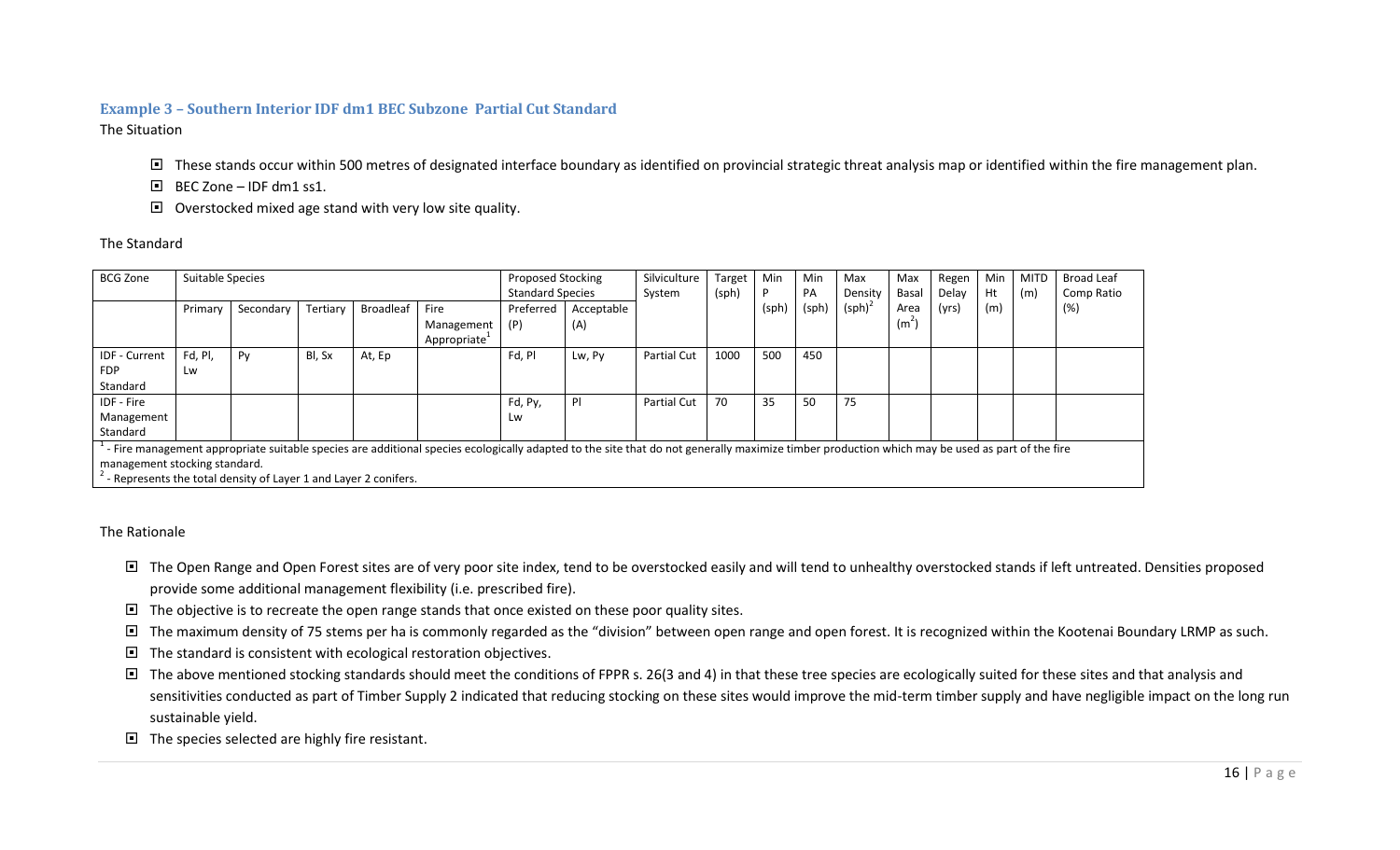- Canopy bulk densities associated with this stocking standard are very low with near negligible crown fire potential.
- □ These stocking standards also address interface wildfire concerns (e.g. high intensity crown fire) that wildfire management branch has raised with these stands.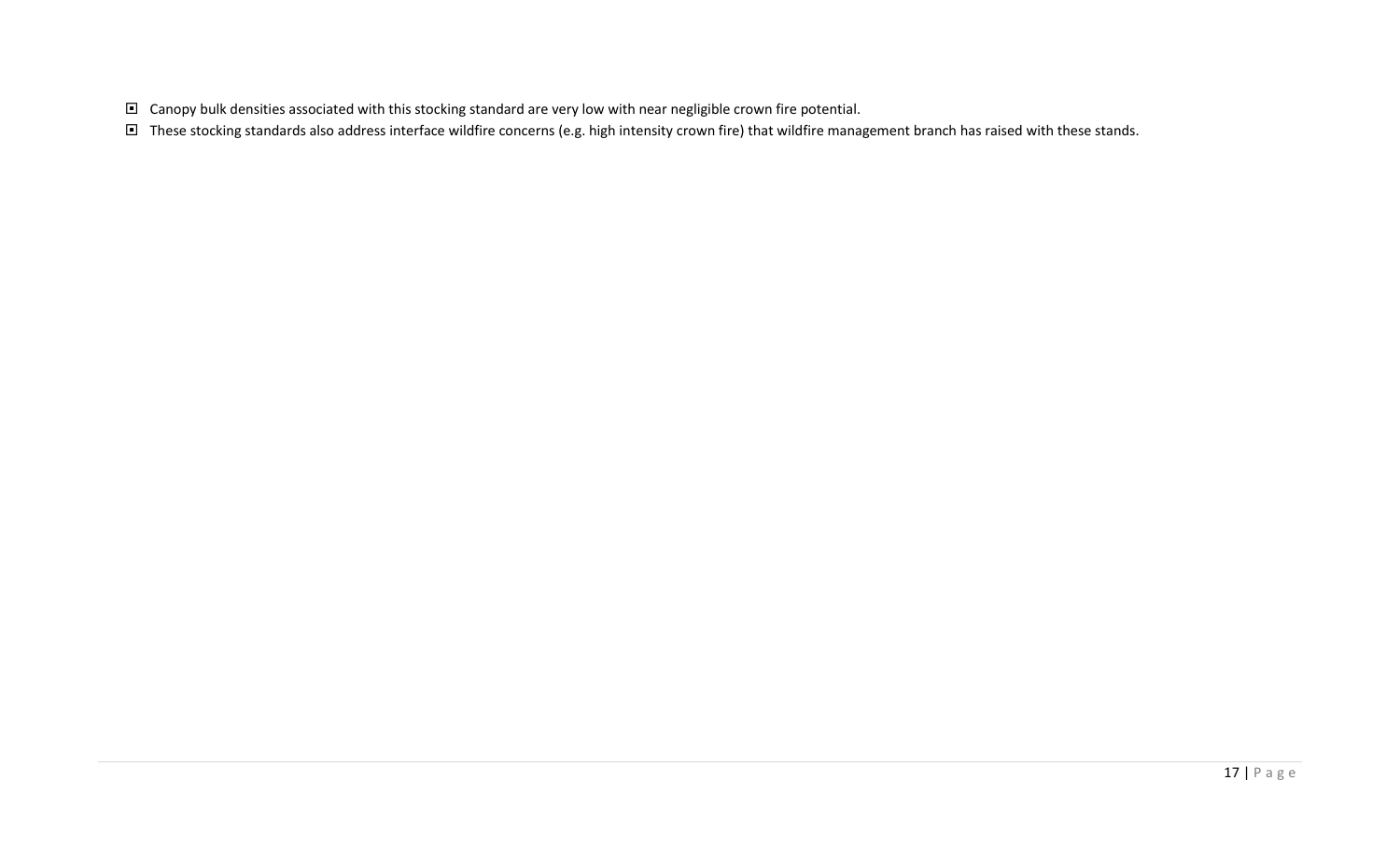# **Example 4 – Lower Mainland South Coast CWH dm Subzone (Option 1)**

The Situation

- Within 2 km of interface.
- $\Box$  BEC Zone CWH dm ss1.
- $\blacksquare$  Somewhat rich site.
- $\Box$  Concern that the climate envelope of this part of the CWH may become more warm and dry.

### The Standard

<span id="page-18-0"></span>

| <b>BCG Zone</b>    | Suitable Species |           |          |                  |                                        | <b>Proposed Stocking</b><br><b>Standard Species</b> |            | Silviculture<br>System | Target<br>(sph) | Min   | Min<br>PA | Max<br>Density | Max<br>Basal      | Regen<br>Delay | Min Ht (m)                                                                                                                                                                                                        | MITD (m) | <b>Broadleaf</b><br>Comp Ratio (%) |
|--------------------|------------------|-----------|----------|------------------|----------------------------------------|-----------------------------------------------------|------------|------------------------|-----------------|-------|-----------|----------------|-------------------|----------------|-------------------------------------------------------------------------------------------------------------------------------------------------------------------------------------------------------------------|----------|------------------------------------|
|                    | Primary          | Secondary | Tertiary | <b>Broadleaf</b> | Fire                                   | Preferred                                           | Acceptable |                        |                 | (sph) | (sph)     | $(sph)^2$      | Area              | (yrs)          |                                                                                                                                                                                                                   |          |                                    |
|                    |                  |           |          |                  | Management<br>Appropriate <sup>+</sup> | (P)                                                 | (A)        |                        |                 |       |           |                | (m <sup>2</sup> ) |                |                                                                                                                                                                                                                   |          |                                    |
| CWH -              | Fd               | Hw        | Pw, Cw   | Act, Dr,         | Py, Lw                                 | Fd,                                                 | Hw, Cw     | Clear Cut              | 900             | 400   | 500       |                |                   |                | $Fd/Hw - 3.0$                                                                                                                                                                                                     |          | 150                                |
| <b>Current FDP</b> |                  |           |          | Ep, Mb,          |                                        |                                                     |            |                        |                 |       |           |                |                   |                | $Pw - 2.5$                                                                                                                                                                                                        |          |                                    |
| Standard           |                  |           |          | Ra               |                                        |                                                     |            |                        |                 |       |           |                |                   |                | others $-1.5$                                                                                                                                                                                                     |          |                                    |
| CWH - Fire         |                  |           |          |                  |                                        | Fd, Pw                                              | Cw, Py,    | Clear Cut              | 900             | 600   | 700       | 1000           |                   |                | $Fw/Hw - 3.0$                                                                                                                                                                                                     |          | 100                                |
| Management         |                  |           |          |                  |                                        |                                                     | Lw, Hw     |                        |                 |       |           |                |                   |                | $Pw - 2.5$                                                                                                                                                                                                        |          |                                    |
| Standard           |                  |           |          |                  |                                        |                                                     |            |                        |                 |       |           |                |                   |                | $Cw/Lw - 1.5$                                                                                                                                                                                                     |          |                                    |
|                    |                  |           |          |                  |                                        |                                                     |            |                        |                 |       |           |                |                   |                | $P_V - 0.6$                                                                                                                                                                                                       |          |                                    |
|                    |                  |           |          |                  |                                        |                                                     |            |                        |                 |       |           |                |                   |                | - Fire management appropriate suitable species are additional species ecologically adapted to the site that do not generally maximize timber production which may be used as part of the fire management stocking |          |                                    |

standard.

2 - Represents the total density of conifers greater than 50 % of the specified minimum tree height for the primary species with the highest minimum tree height.

- Objective is to reduce likelihood of crown fire initiation with concurrent reduction in canopy bulk density.
- $\Box$  Fd, Pw are both fire resistant and Pw reduces canopy bulk density.
- $\Box$  Fd, Pw are complementary similar growth potential suited to drier conditions.
- Use high genetic gain stock to reduce rust, suppress ingrowth and bracken fern.
- Relax competition ratio to allow some broadleaf species if they occur which would reduce fire behaviour.
- $\Box$  Reduce regen delay for fast site occupancy reducing competition and hazard.
- □ Density and MITD should be high and low enough respectively for ingrowth/understory suppression and crown base height lift to free growing at age 20.
- May still be a period of 2 or 3 years of hazard as trees establish and grow crown closure by age 6 at the earliest.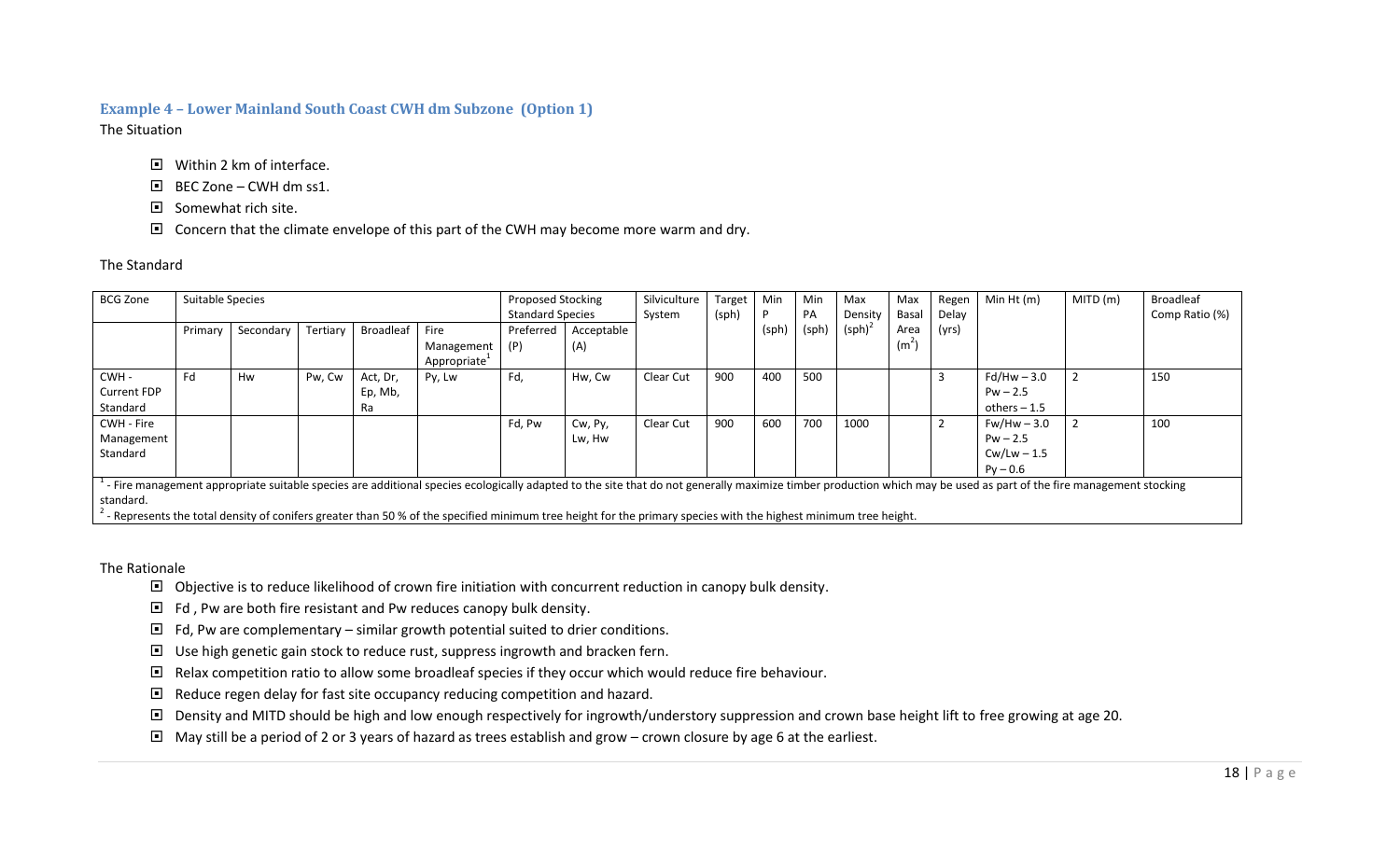- This density (900/ha) at free growing may be carried through to harvest.
- **P** Plant 1200 to account for mortality.
- Maximum density to be 1000/ha where trees that contribute to maximum are either dominant or co-dominant.
- Py, Lw are considered tertiary species in the eastern portion of the subzone at low elevations as a climate change adaptation strategy given their resilience to fire and relatively low canopy bulk density, but are limited to a maximum of 200 stems per ha.
- □ Could consider increasing density target at free growing to 1200 sph to increase the rate of site occupancy, however this may result in a stand requiring spacing and slash treatment
- Do not want overly stocked Cw and Hw may die out over time.
- $\Box$  Site should have had slash hazard abated.
- □ One can easily create a mixed wood standard using standard stocking or fire management stocking standard for stratified units within a standard (harvest) unit.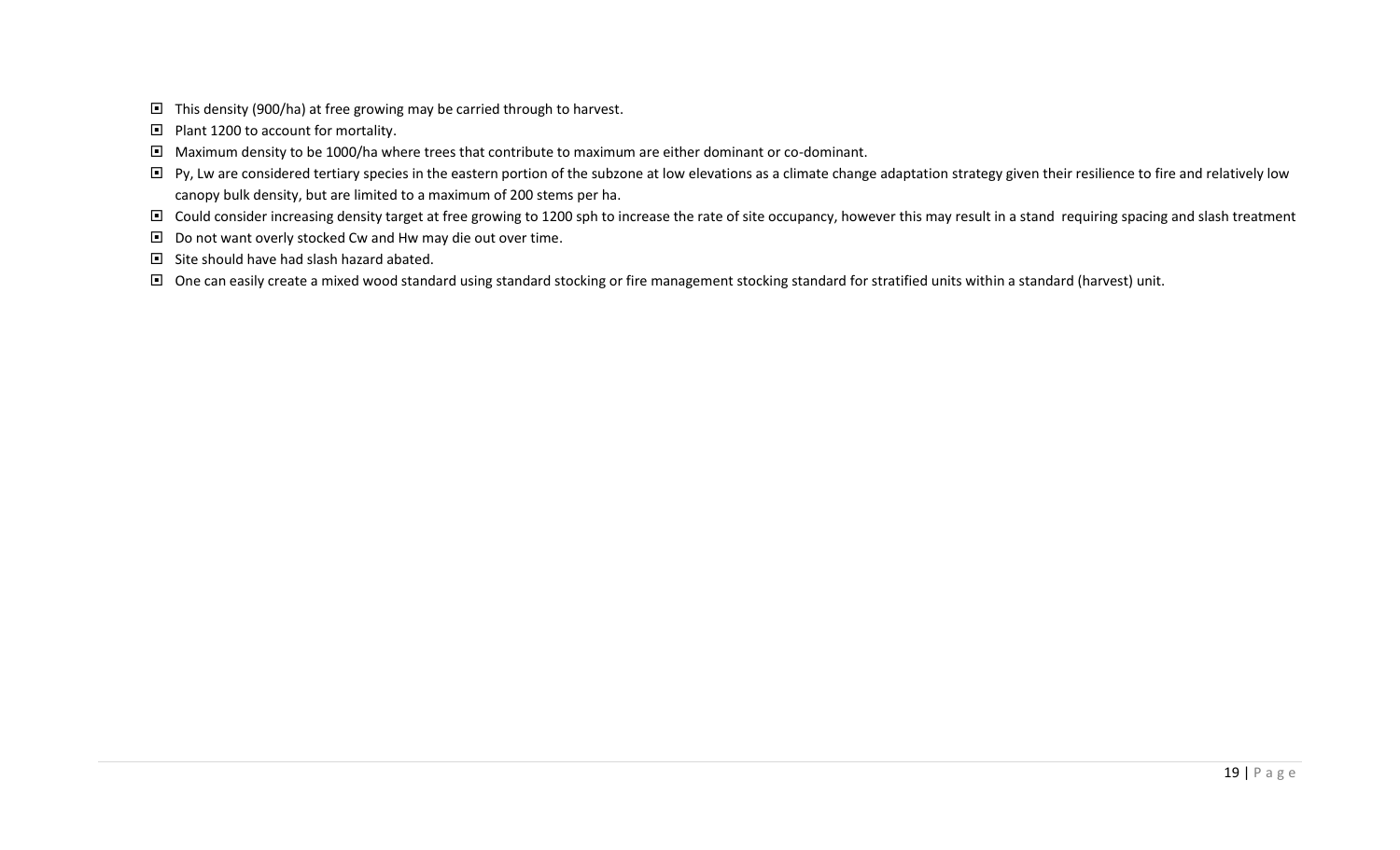#### **Example 5 – Lower Mainland South Coast CWH dm BEC Subzone (Option 2)** The Situation

- Within 2 km of interface.
- $\Box$  BEC Zone CWH dm ss5.
- $\Box$  Rich well-drained site.

#### The Standard

<span id="page-20-0"></span>

| <b>BCG Zone</b>    | Suitable Species |           |          |           |                                                                                                                                                                      | <b>Proposed Stocking</b> |            | Silviculture | Target | Min   | Min   | Max                | Max               | Regen | Min Ht (m)                                                                                                                                                                                                        | MITD (m) | BroadLeaf      |
|--------------------|------------------|-----------|----------|-----------|----------------------------------------------------------------------------------------------------------------------------------------------------------------------|--------------------------|------------|--------------|--------|-------|-------|--------------------|-------------------|-------|-------------------------------------------------------------------------------------------------------------------------------------------------------------------------------------------------------------------|----------|----------------|
|                    |                  |           |          |           |                                                                                                                                                                      | <b>Standard Species</b>  |            | System       | (sph)  |       | PA    | Density            | Basal             | Delay |                                                                                                                                                                                                                   |          | Comp Ratio (%) |
|                    | Primary          | Secondary | Tertiary | Broadleaf | Fire                                                                                                                                                                 | Preferred                | Acceptable |              |        | (sph) | (sph) | (sph) <sup>2</sup> | Area              | (yrs) |                                                                                                                                                                                                                   |          |                |
|                    |                  |           |          |           | Management<br>Appropriate <sup>+</sup>                                                                                                                               | (P)                      | (A)        |              |        |       |       |                    | (m <sup>2</sup> ) |       |                                                                                                                                                                                                                   |          |                |
| CWH-               | Cw, Fd           |           | Pw, Hw   | Act, Dr,  |                                                                                                                                                                      | Fd, Cw                   | Hw         | Clear Cut    | 900    | 400   | 500   |                    |                   | З     | $Fd/Hw - 3.0$                                                                                                                                                                                                     |          | 150            |
| <b>Current FDP</b> |                  |           |          | Ep, Mb    |                                                                                                                                                                      |                          |            |              |        |       |       |                    |                   |       | Pw-2.5 Others                                                                                                                                                                                                     |          |                |
| Standard           |                  |           |          |           |                                                                                                                                                                      |                          |            |              |        |       |       |                    |                   |       | 1.5                                                                                                                                                                                                               |          |                |
| CWH - Fire         |                  |           |          |           |                                                                                                                                                                      | Dr                       | Mb, Ep     | Clear Cut    | 1200   | 500   | 700   |                    |                   |       | Dr, Mb, Ep $-4.0$   2                                                                                                                                                                                             |          | 150            |
| Management         |                  |           |          |           |                                                                                                                                                                      |                          |            |              |        |       |       |                    |                   |       |                                                                                                                                                                                                                   |          |                |
| Standard           |                  |           |          |           |                                                                                                                                                                      |                          |            |              |        |       |       |                    |                   |       |                                                                                                                                                                                                                   |          |                |
|                    |                  |           |          |           |                                                                                                                                                                      |                          |            |              |        |       |       |                    |                   |       | - Fire management appropriate suitable species are additional species ecologically adapted to the site that do not generally maximize timber production which may be used as part of the fire management stocking |          |                |
| standard.          |                  |           |          |           |                                                                                                                                                                      |                          |            |              |        |       |       |                    |                   |       |                                                                                                                                                                                                                   |          |                |
|                    |                  |           |          |           | $^2$ - Represents the total density of conifers greater than 50 % of the specified minimum tree height for the primary species with the highest minimum tree height. |                          |            |              |        |       |       |                    |                   |       |                                                                                                                                                                                                                   |          |                |

- Intend to compliment Coast Hardwood Strategy and produce short rotation red alder and associated broadleaf species.
- B Broadleaf species reduce fire behaviour.
- $\Box$  Reduce regeneration delay for fast site occupancy reducing competition and hazard.
- May still be a period of 2 or 3 years of hazard as trees establish and grow.
- Density and MITD should be high enough for ingrowth/understory suppression and crown base height lift to free growing at age 20.
- □ Under an intensive management regime designed to reduce rotation length stands can be spaced to between 600 and 800 sph when the height to live crown ration is 50 % (approximate stand height 10 meters).
- Plant 1400 stems/ha.
- $\Box$  Crown closure in 3 or 4 years.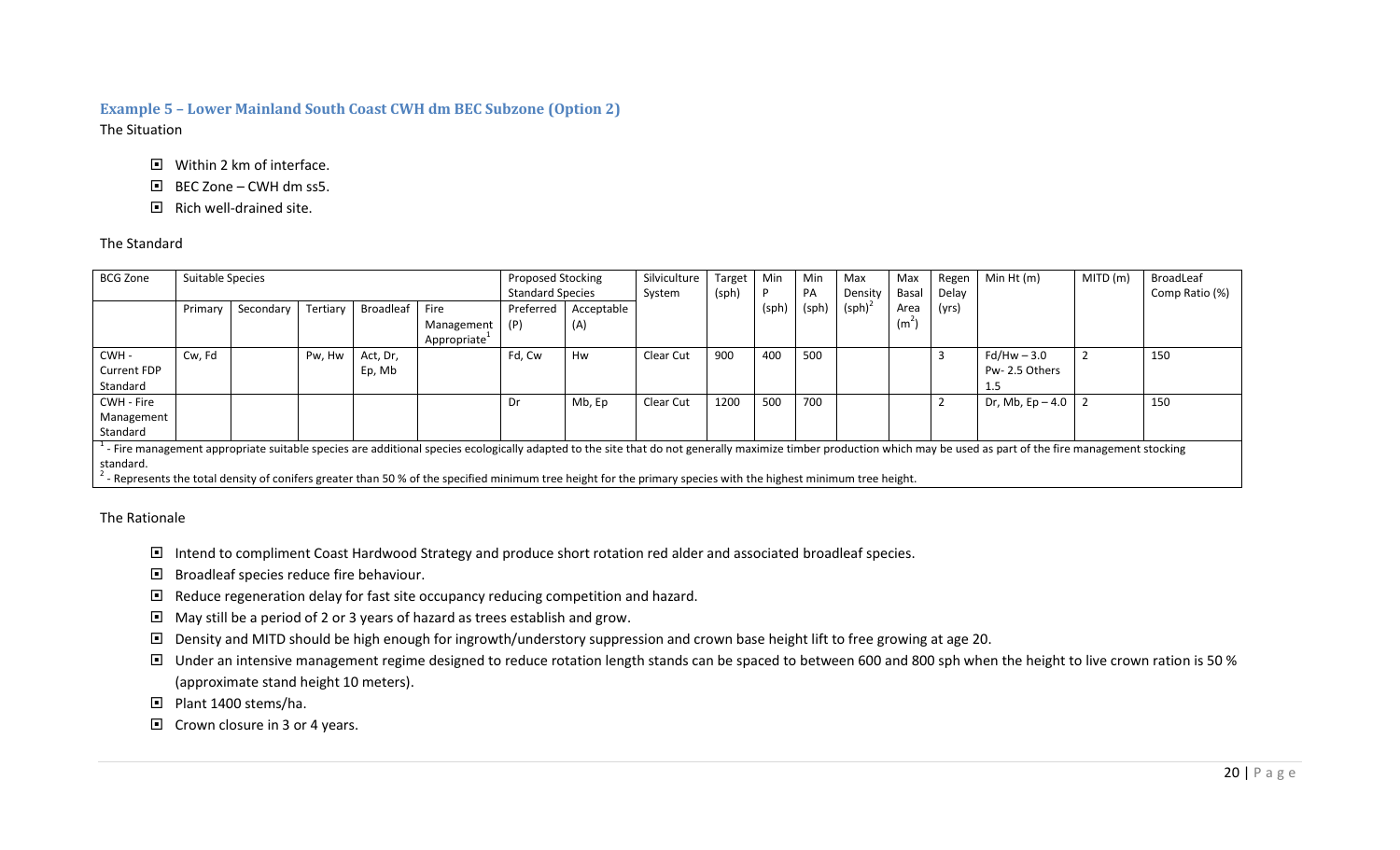$\Box$  Site should have had slash hazard abated.

□ One can easily create a mixed wood standard using standard stocking or fire management stocking standard for stratified units within a standard (harvest) unit.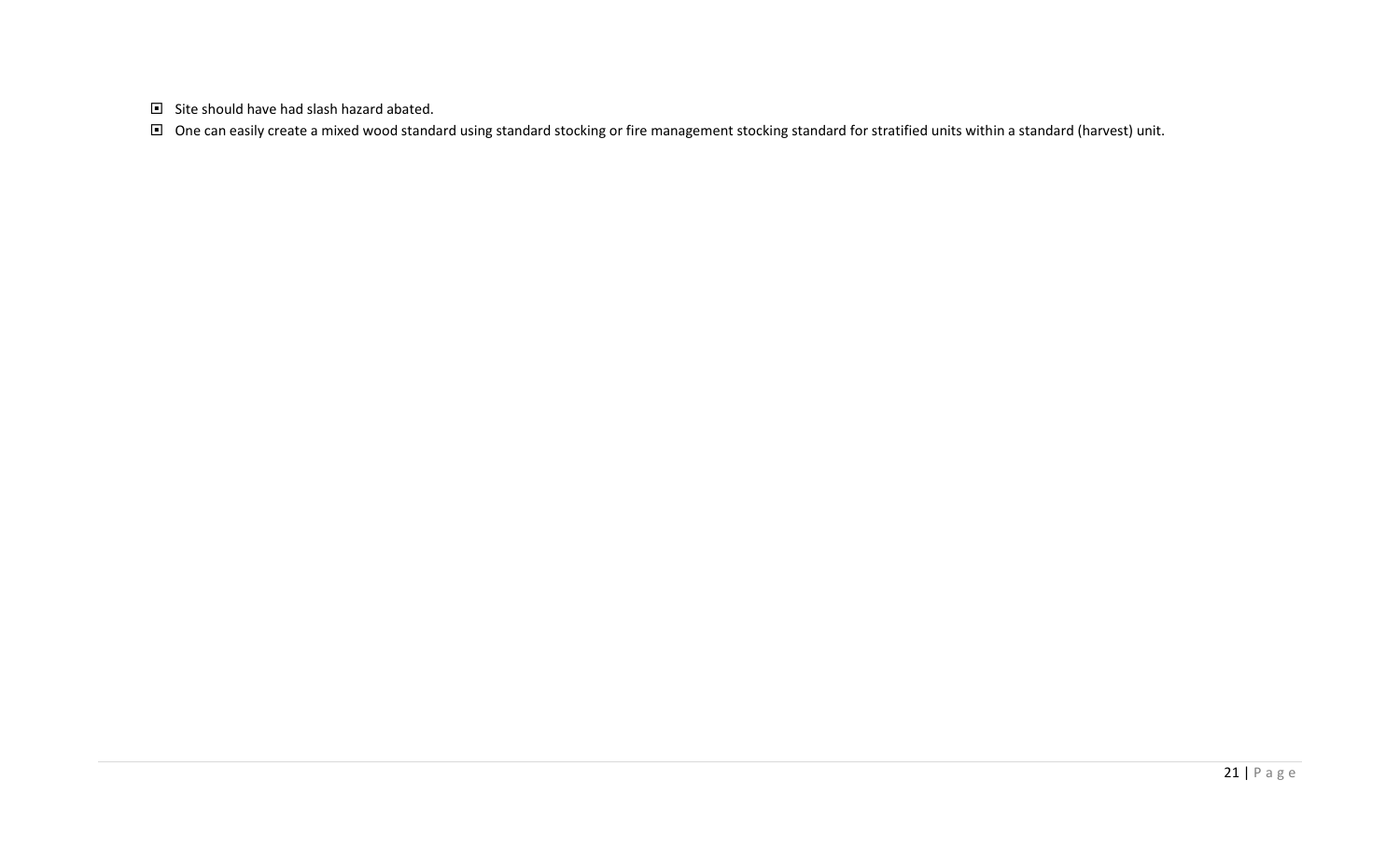#### **Example 6 – Northern Interior BWBS mw1 (Option 1)**

The Situation

- These units are generally within 500 metres of designated interface boundary.
- $\Box$  BEC Zone BWBS mw1.
- □ Prescription must factor in tree species feasibility, crop reliability, maximum sustainable productivity and fire management objectives.

<span id="page-22-0"></span>

| <b>BCG Zone</b>    | Suitable Species |           |          |                  |                                                                                                                                                                | <b>Proposed Stocking</b> |            | Silviculture | Target | Min   | Min   | Max       | Max               | Regen | Min Ht (m)                                                                                                                                                                                                        | <b>MITD</b> | <b>Broadleaf</b> |
|--------------------|------------------|-----------|----------|------------------|----------------------------------------------------------------------------------------------------------------------------------------------------------------|--------------------------|------------|--------------|--------|-------|-------|-----------|-------------------|-------|-------------------------------------------------------------------------------------------------------------------------------------------------------------------------------------------------------------------|-------------|------------------|
|                    |                  |           |          |                  |                                                                                                                                                                | <b>Standard Species</b>  |            | System       | (sph)  |       | PA    | Density   | Basal             | Delay |                                                                                                                                                                                                                   | (m)         | Comp Ratio (%)   |
|                    | Primary          | Secondary | Tertiary | <b>Broadleaf</b> | Fire                                                                                                                                                           | Preferred                | Acceptable |              |        | (sph) | (sph) | $(sph)^2$ | Area              | (yrs) |                                                                                                                                                                                                                   |             |                  |
|                    |                  |           |          |                  | Management                                                                                                                                                     | (P)                      | (A)        |              |        |       |       |           | (m <sup>2</sup> ) |       |                                                                                                                                                                                                                   |             |                  |
|                    |                  |           |          |                  | Appropriate <sup>+</sup>                                                                                                                                       |                          |            |              |        |       |       |           |                   |       |                                                                                                                                                                                                                   |             |                  |
| BWBS -             | Pl, Sw           |           |          | At, Act          |                                                                                                                                                                | -PI                      | Sw         | Clear Cut    | 1200   | 600   | 700   |           |                   | 4     | $Sw - 2.5$                                                                                                                                                                                                        |             | 150              |
| <b>Current FDP</b> |                  |           |          |                  |                                                                                                                                                                |                          |            |              |        |       |       |           |                   |       | Pl, At, Acb - 2.0                                                                                                                                                                                                 |             |                  |
| Standard           |                  |           |          |                  |                                                                                                                                                                |                          |            |              |        |       |       |           |                   |       |                                                                                                                                                                                                                   |             |                  |
| <b>BWBS - Fire</b> |                  |           |          |                  |                                                                                                                                                                | -PI                      | Sw         | Clear Cut    | 900    | 700   | 600   | 1000      |                   |       | $Sw - 2.5$                                                                                                                                                                                                        |             | 100              |
| Management         |                  |           |          |                  |                                                                                                                                                                |                          |            |              |        |       |       |           |                   |       | Pl, At, Acb - 2.0                                                                                                                                                                                                 |             |                  |
| Standard           |                  |           |          |                  |                                                                                                                                                                |                          |            |              |        |       |       |           |                   |       |                                                                                                                                                                                                                   |             |                  |
|                    |                  |           |          |                  |                                                                                                                                                                |                          |            |              |        |       |       |           |                   |       | - Fire management appropriate suitable species are additional species ecologically adapted to the site that do not generally maximize timber production which may be used as part of the fire management stocking |             |                  |
| standard.          |                  |           |          |                  |                                                                                                                                                                |                          |            |              |        |       |       |           |                   |       |                                                                                                                                                                                                                   |             |                  |
|                    |                  |           |          |                  | - Represents the total density of conifers greater than 50% of the specified minimum tree height for the primary species with the highest minimum tree height. |                          |            |              |        |       |       |           |                   |       |                                                                                                                                                                                                                   |             |                  |

- □ Intent is to produce a mixedwood stand of lodgepole pine and aspen in which aspen cover generally exceeds cover of pine. The pattern of species should reflect a mixture in which clonal aspen tends to be more predominate near interface.
- **B** Broadleaf species reduce fire behaviour.
- $\Box$  At is from clonal sprouting while PI are planted and any Sw occurring are volunteer.
- $\Box$  The competition ratio is based upon competition with lodgepole pine not aspen.
- Max density of pine in pine standard units is 1000 stems per ha in order to maintain CBD below 0.08 by age 100.
- Max density of spruce across standard units is 500 per ha in order to maintain CBD below 0.08 by age 100.
- May still be a period of 2 or 3 years of hazard as trees establish and grow.
- Density and MITD should be high enough for ingrowth/understory suppression and crown base height lift to free growing at age 20.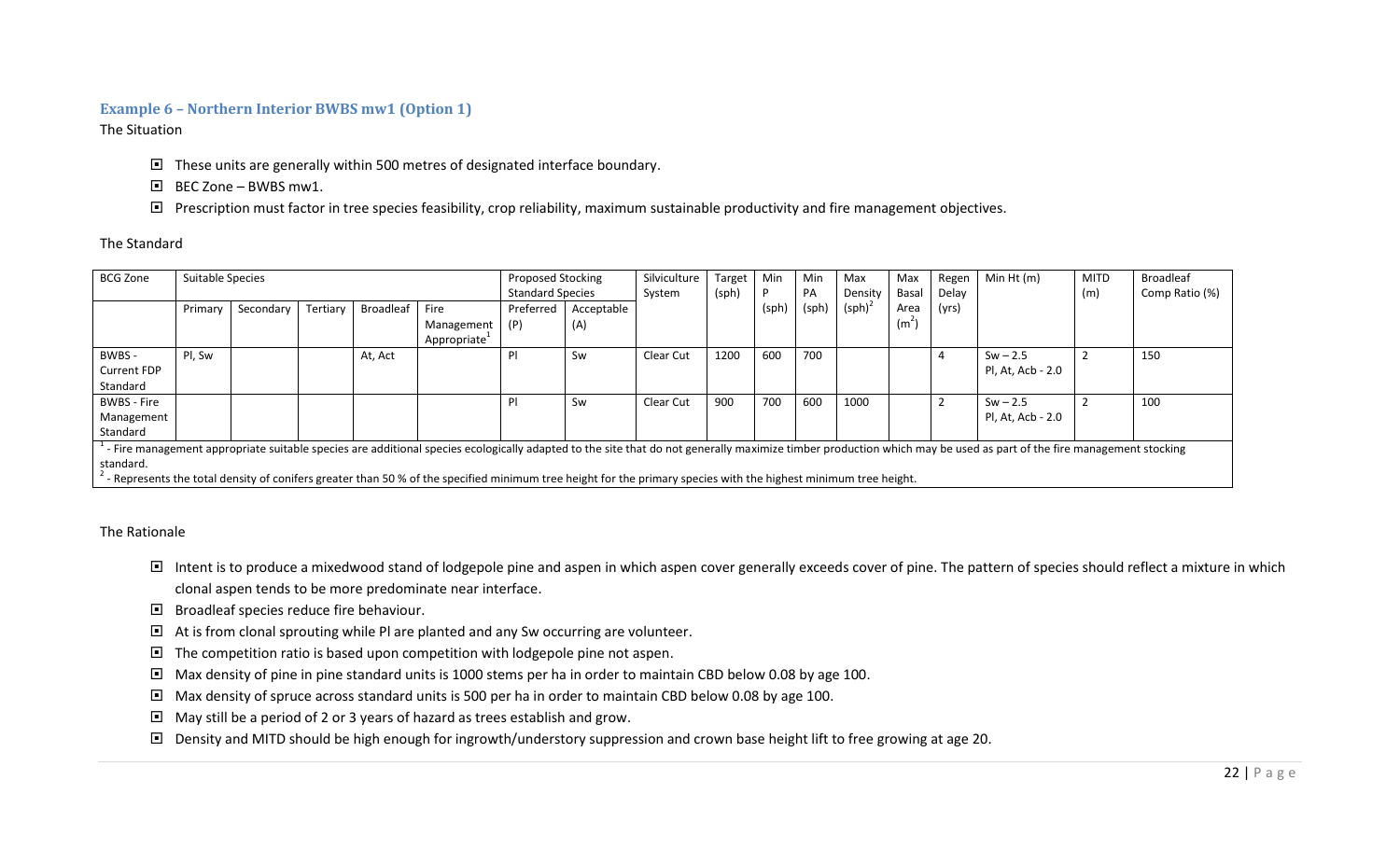$\Box$  Crown closure in 3 or 4 years.

 $\Box$  Site should have had slash hazard abated.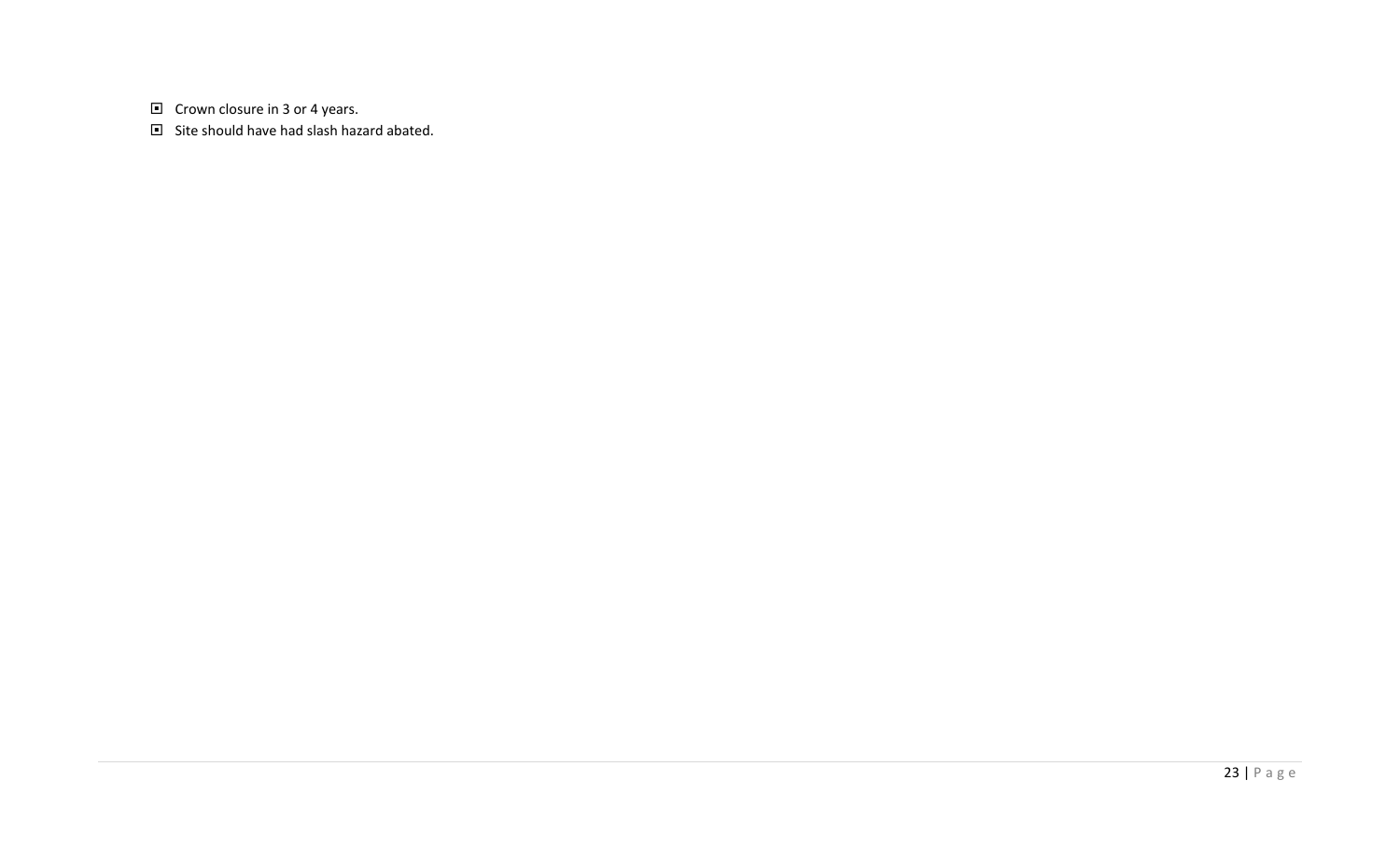#### **Example 7 – Northern Interior BWBS mw1 (Option 2)**

The Situation

- These units are within 500 metres of designated interface boundary.
- $\Box$  BEC Zone BWBS.
- □ Prescription must factor in tree species feasibility, crop reliability, maximum sustainable productivity and fire management objectives.

|  | The Standard |
|--|--------------|
|--|--------------|

<span id="page-24-0"></span>

| <b>BCG Zone</b>    | Suitable Species |           |          |           |                                                                                                                                                                | <b>Proposed Stocking</b> |            | Silviculture | Target | Min   | Min   | Max       | Max     | Regen | Min Ht (m)                                                                                                                                                                                                                  | MITD (m) | Broadleaf  |
|--------------------|------------------|-----------|----------|-----------|----------------------------------------------------------------------------------------------------------------------------------------------------------------|--------------------------|------------|--------------|--------|-------|-------|-----------|---------|-------|-----------------------------------------------------------------------------------------------------------------------------------------------------------------------------------------------------------------------------|----------|------------|
|                    |                  |           |          |           |                                                                                                                                                                | <b>Standard Species</b>  |            | System       | (sph)  |       | PA    | Density   | Basal   | Delay |                                                                                                                                                                                                                             |          | Comp Ratio |
|                    | Primary          | Secondary | Tertiary | Broadleaf | Fire                                                                                                                                                           | Preferred                | Acceptable |              |        | (sph) | (sph) | $(sph)^2$ | Area    | (yrs) |                                                                                                                                                                                                                             |          | (%)        |
|                    |                  |           |          |           | Management                                                                                                                                                     | (P)                      | (A)        |              |        |       |       |           | $(m^2)$ |       |                                                                                                                                                                                                                             |          |            |
|                    |                  |           |          |           | Appropriate <sup>+</sup>                                                                                                                                       |                          |            |              |        |       |       |           |         |       |                                                                                                                                                                                                                             |          |            |
| BWBS -             | Pl, Sw           |           |          | At, Act   |                                                                                                                                                                | -PI                      | Sw         | Clear Cut    | 1200   | 600   | 700   |           |         |       | $Sw - 2.5$                                                                                                                                                                                                                  |          | 150        |
| <b>Current FDP</b> |                  |           |          |           |                                                                                                                                                                |                          |            |              |        |       |       |           |         |       | Pl, At, Acb - 2.0                                                                                                                                                                                                           |          |            |
| Standard           |                  |           |          |           |                                                                                                                                                                |                          |            |              |        |       |       |           |         |       |                                                                                                                                                                                                                             |          |            |
| <b>BWBS - Fire</b> |                  |           |          |           |                                                                                                                                                                | At. Act                  | Sw, Pl     | Clear Cut    | 3500   | 1700  | 2000  |           |         |       | $Sw - 2.5$                                                                                                                                                                                                                  |          | 100        |
| Management         |                  |           |          |           |                                                                                                                                                                |                          |            |              |        |       |       |           |         |       | Pl, At, Acb - 2.0                                                                                                                                                                                                           |          |            |
| Standard           |                  |           |          |           |                                                                                                                                                                |                          |            |              |        |       |       |           |         |       |                                                                                                                                                                                                                             |          |            |
|                    |                  |           |          |           |                                                                                                                                                                |                          |            |              |        |       |       |           |         |       | - Fire management appropriate suitable species are additional species ecologically adapted to the site that do not generally maximize timber production which may be used as part of the fire management stocking standard. |          |            |
|                    |                  |           |          |           | - Represents the total density of conifers greater than 50% of the specified minimum tree height for the primary species with the highest minimum tree height. |                          |            |              |        |       |       |           |         |       |                                                                                                                                                                                                                             |          |            |

- Intend to produce a broadleaf stand dominated by aspen.
- B Broadleaf species reduce fire behaviour.
- □ Any Sw or Pl occurring are volunteer and max density of Pl is 1000 while max density of Sw is 500 in order to maintain CBD less than 0.08 kg per cubic meter should only conifers dominate these sites.
- May still be a period of 2 or 3 years of hazard as trees establish and grow.
- Density and MITD should be high enough for ingrowth/understory suppression and crown base height lift to free growing at age 20.
- $\Box$  Crown closure in 3 or 4 years.
- $\Box$  Site should have had slash hazard abated.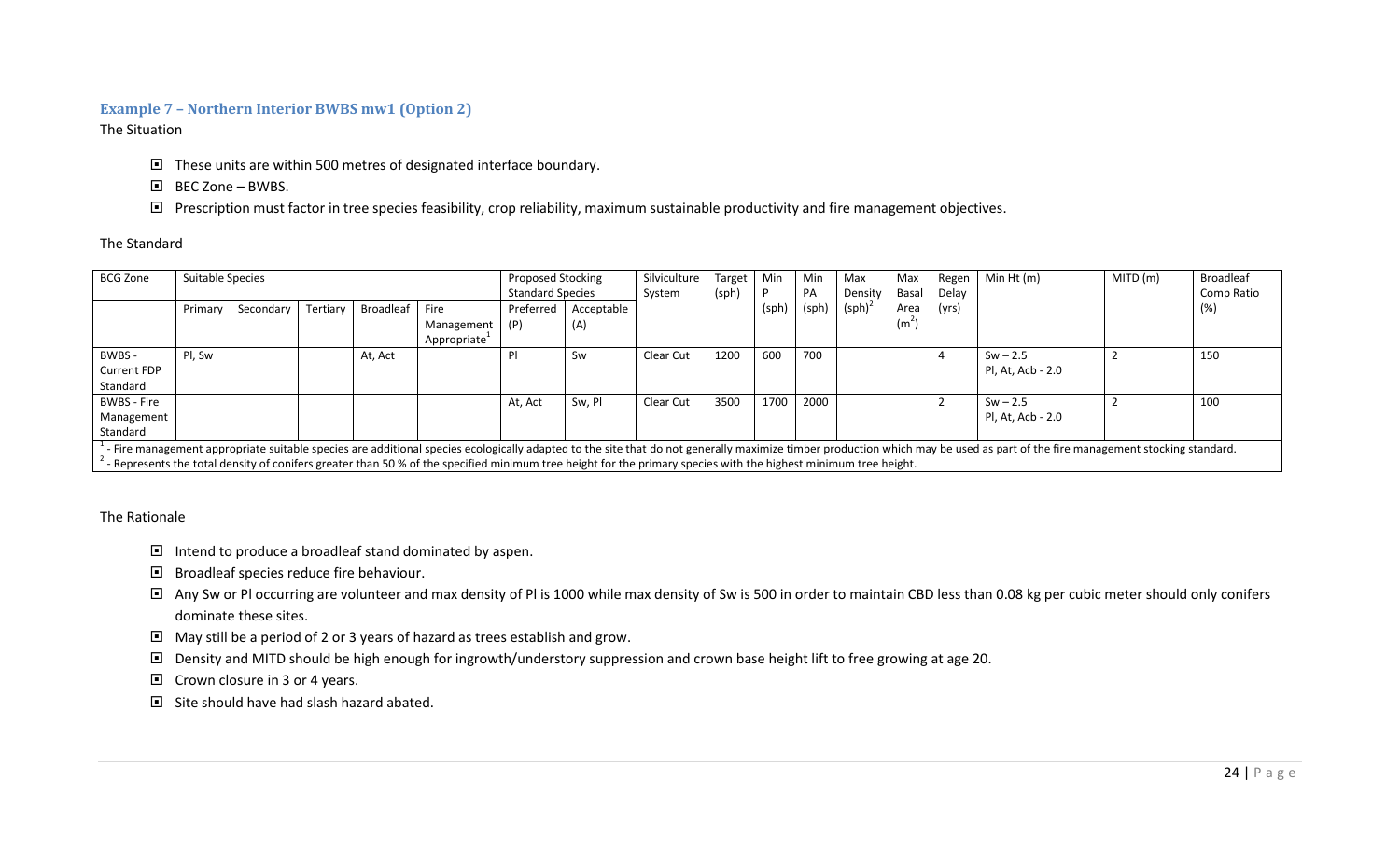# **Appendix Two: Fire Management Rating and Fire Resistance/Resilience Characteristics of Common Tree Species Used for Reforestation In British Columbia**

#### Fire Resistance/Resilience of Coniferous Tree Species in British Columbia

Coniferous tree species with high fire resistance/resilience typically possess the following characteristics. They tend to be deep rooted thus increasing wind-firmness and ability to access soil moisture. This allows for thinning stands to wider spacing without windthrow concerns and these species tend to maintain higher foliar moisture content during summer dry periods. Fire resistant/resilient species tend to not accumulate large amounts of litter beneath their canopy. Those species that do accumulate litter usually tend to have thick bark and or self-prune relatively well to reduce tree mortality and/or crown fire potential. They tend to have open crowns of relatively low canopy bulk density and often have the ability to "self-prune" under low light conditions. Tree species highly resistant/resilient to fire typically have thick bark when mature and are not high in volatile and/or resinous chemical compounds. Species that do not regenerate well in shade generally result in more fire resistant stands as there is less likelihood of ladder fuels developing. Tree species which had undergone some genetic improvement may be more capable of suppressing undesirable species than those which have not undergone genetic selection.

<span id="page-25-0"></span>Compared to the description of high fire resistance/resilience coniferous tree species note that most of these species in the moderate to low fire resistance/resilience categories have either singly or in combination(s) shallow rooting habit, relatively thin to very thin bark, reproduce well in the shade, do not self-prune well or are high in volatile oils that add to flammability – see appendix table 1 below for specifics. The following is a rating of coniferous tree species commonly used within British Columbia.

- Coniferous species highly fire resistant/resilient include: Fd Douglas-fir Py Ponderosa pine Lw Western larch Pa Whitebark pine
- Coniferous tree species with moderate fire resistance/resilience include: Pw Western white pine Pl Lodgepole pine Pj Jack pine Bg Grand fir
- Coniferous tree species with moderate to low fire resistance/resilience include: Se Engelmann spruce Sw White spruce Ss Sitka spruce Hw Western hemlock Hm Mountain hemlock Cw - Western redcedar Yc - Yellow cedar
- Coniferous tree species with low fire resistance/resilience include: Ba Amabilis fir Bl Subalpine fir Lt Tamarack La Alpine larch Sb Black spruce Tw Western yew

Fire Resistance/Resilience of Broadleaf Tree Species in British Columbia

Broadleaf tree species as a group generally are not as flammable as coniferous species due to increased moisture content and a general lack of highly volatile oils and as a result exhibit reduced fire behaviour (i.e. rate of spread, fire intensity) compared to coniferous species. However with respect to fire resistance/resilience broadleaf species are impacted by the same factors (e.g.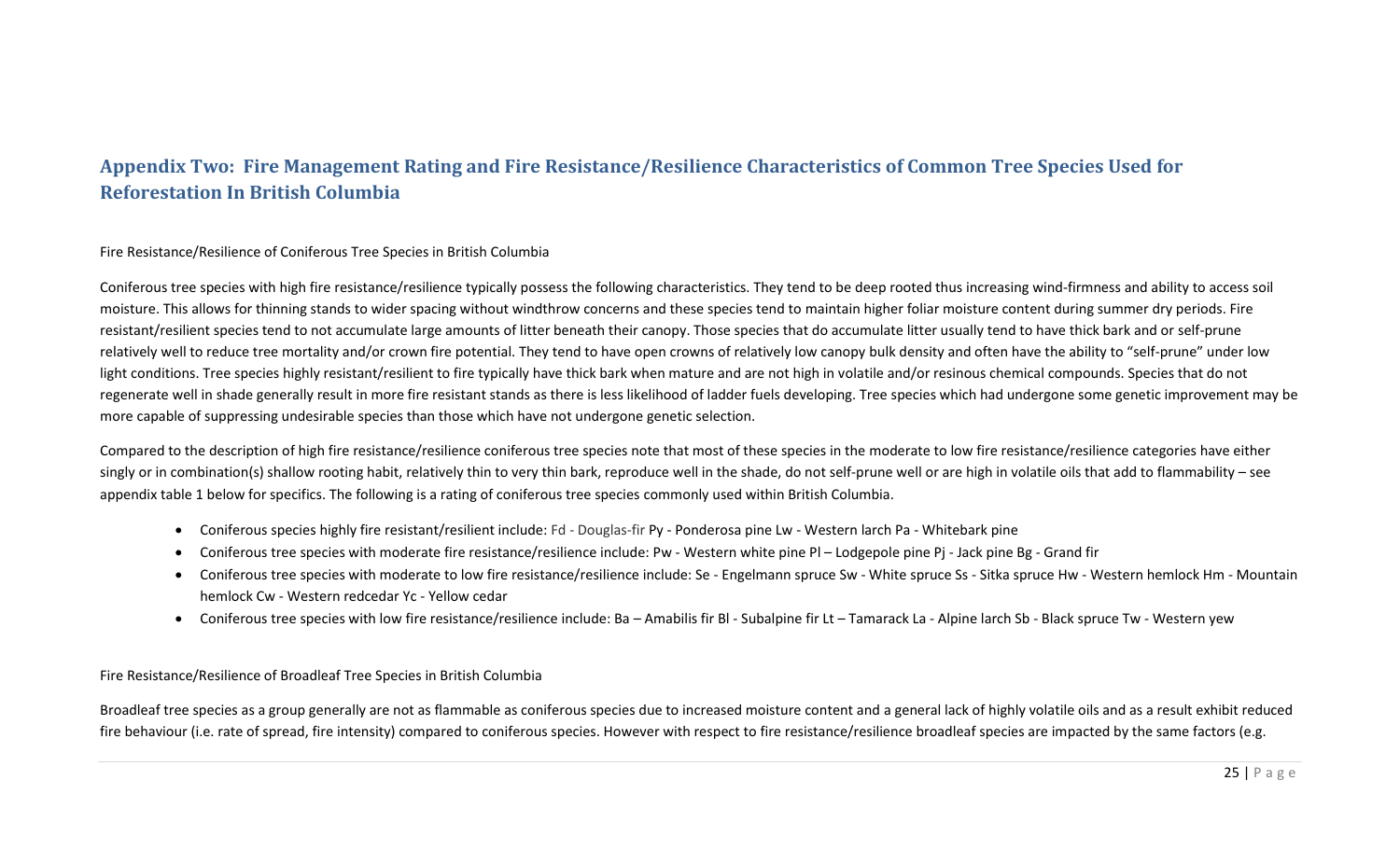rooting depth, bark thickness, etc) that affect coniferous species. As in the case of coniferous species deep rooting depth, thick bark, self-pruning ability, reduced low light regeneration and genetic improvement typically contribute to fire resistance/resilience.

Compared to the description of high fire resistance/resilience broadleaf tree species note that most of these species in the moderate to low fire resistance/resilience categories have either singly or in combination(s) shallow rooting habit, relatively thin to very thin bark, reproduce well in the shade, do not self prune well or are high in volatile oils that add to flammability – see appendix table 1 below for specifics. The following is a rating of deciduous tree species commonly used within British Columbia.

- Broadleaf tree species with high fire resistance/resilience include: Acb Balsam poplar Act Black cottonwood
- Broadleaf tree species with high to moderate fire resistance/resilience include: Qg Garry oak Mb Bigleaf maple
- Broadleaf tree species with moderate fire resistance/resilience include: At Trembling aspen Dr Red alder Ep Paper birch
- Broadleaf tree species with low fire resistance/resilience include: Ra Arbutus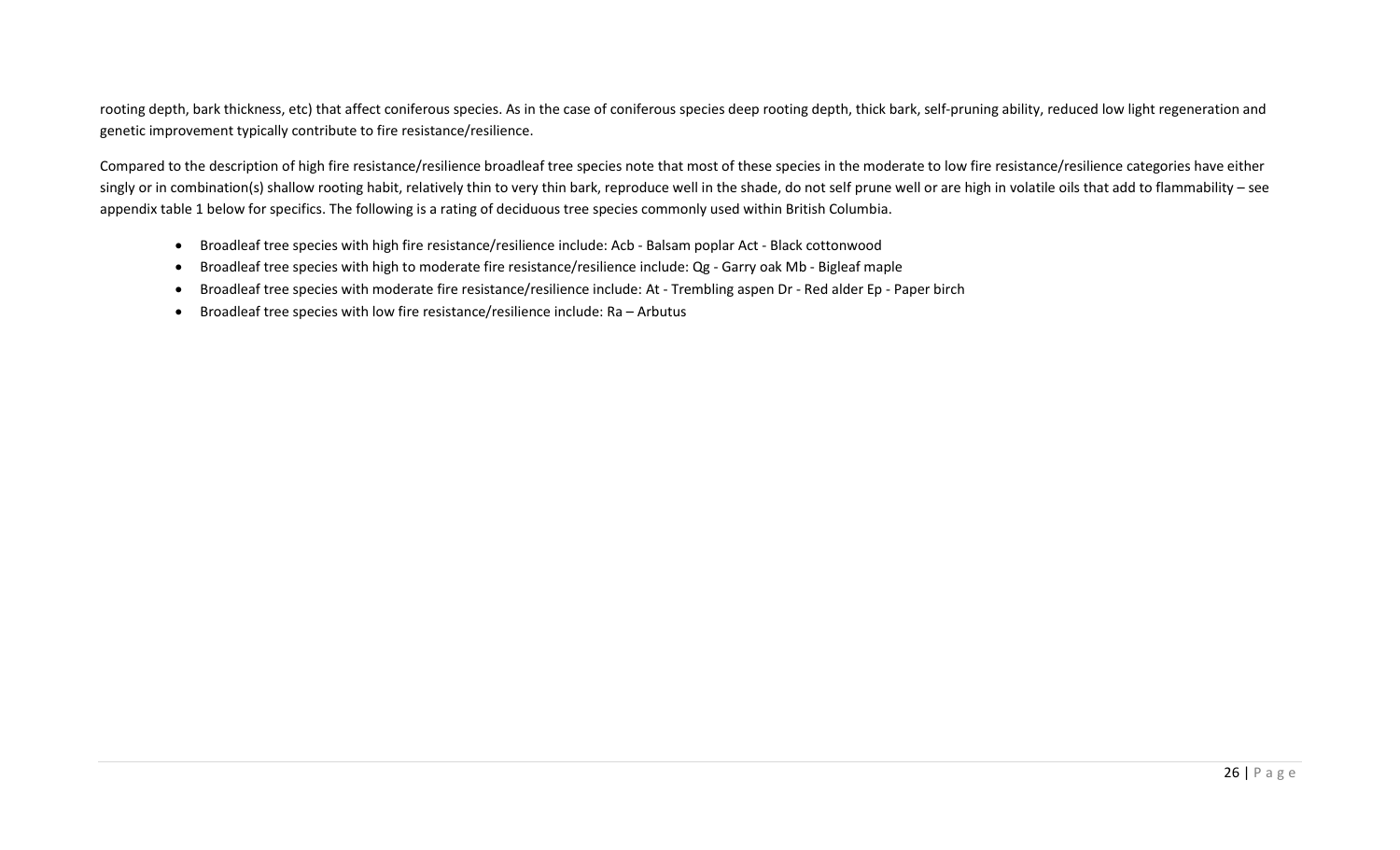|                                 | <b>Rooting Habit</b>                                                                                                                                                                                              | <b>Conifer or</b><br><b>Broadleaf</b>                                                                                                                                                                                        | Litter<br><b>Accumulation</b><br>Associated<br><b>Understory</b>                                                                                                                                                                                                                                                        | <b>Crown Density</b>                                                                                                                                                                                                                                                                                         | <b>Self Pruning</b><br>Ability                                                                                                                                                                                                                                             | Bark<br>Characteristics                                                                                                                                                                                                          | Chemical<br>Composition                                                                                                                                                                                                                                                                | Genetic<br>Improvement                                                                                                                                                                                                                                                                                                  | Low light<br>Regeneration<br>Potential                                                                                                    | <b>Fire</b><br><b>Resistance/Resilience</b><br>Rating |
|---------------------------------|-------------------------------------------------------------------------------------------------------------------------------------------------------------------------------------------------------------------|------------------------------------------------------------------------------------------------------------------------------------------------------------------------------------------------------------------------------|-------------------------------------------------------------------------------------------------------------------------------------------------------------------------------------------------------------------------------------------------------------------------------------------------------------------------|--------------------------------------------------------------------------------------------------------------------------------------------------------------------------------------------------------------------------------------------------------------------------------------------------------------|----------------------------------------------------------------------------------------------------------------------------------------------------------------------------------------------------------------------------------------------------------------------------|----------------------------------------------------------------------------------------------------------------------------------------------------------------------------------------------------------------------------------|----------------------------------------------------------------------------------------------------------------------------------------------------------------------------------------------------------------------------------------------------------------------------------------|-------------------------------------------------------------------------------------------------------------------------------------------------------------------------------------------------------------------------------------------------------------------------------------------------------------------------|-------------------------------------------------------------------------------------------------------------------------------------------|-------------------------------------------------------|
| Fire Effect /<br><b>Species</b> | Moisture content<br>of deep rooted<br>species tends to<br>be higher<br>throughout any<br>summer dry<br>period reducing<br>flammability.<br>Deep rooted<br>species tend to be<br>less susceptible to<br>windthrow. | Deciduous species<br>are generally less<br>flammable than<br>coniferous species<br>due commonly to<br>higher moisture<br>contents, often<br>less dense crowns<br>and usually a lack<br>of volatile<br>chemical<br>compounds. | Species which<br>tend not to<br>accumulate large<br>amounts of litter<br>beneath them<br>tend to resist<br>crown fire and be<br>more fire resistant<br>depending on<br>bark thickness.<br>Species associated<br>with abundant<br>understories may<br>experience more<br>fire and may be<br>more prone to<br>crown fire. | Species with more<br>open crowns and<br>sparse foliage<br>tend to resist<br>active crown fires<br>more than species<br>with dense<br>crowns. Canopy<br>bulk density<br>figures provide a<br>relative ranking of<br>species. Stand<br>canopy<br>characteristics are<br>often density<br>dependent as<br>well. | Self pruning<br>ability is usually<br>density<br>dependent<br>however species<br>which are more<br>shade tolerant<br>generally do not<br>self prune well.<br>Increased canopy<br>base height as a<br>result of self<br>pruning reduces<br>the likelihood of<br>crown fire. | Species with thick<br>bark tend to resist<br>(survive) fire<br>better than<br>species with thin<br>bark. Most species<br>have relatively<br>thin bark when<br>young which<br>tends to reduce<br>survival in the face<br>of fire. | Species high in<br>volatile and or<br>resinous<br>compounds tend<br>to be more<br>flammable than<br>species low in<br>these compounds.<br>Highly lignified<br>species often tend<br>to produce more<br>smoke and burn<br>for longer periods<br>than those with<br>less lignin content. | Species that have<br>been genetically<br>improved in, for<br>example, height<br>growth may help<br>suppress<br>understory<br>vegetation and<br>ladder fuels as<br>well as self prune<br>sooner assuming<br>sufficient density.<br><b>Blister rust</b><br>resistance may<br>enhance the use<br>of western white<br>pine. | Species with high<br>low light<br>regeneration<br>capacity may<br>provide a source<br>of ladder fuels<br>thus encouraging<br>crown fires. | <b>Categorical Rating</b>                             |
| <b>Ba - Amabilis fir</b>        | Moderate                                                                                                                                                                                                          | Conifer                                                                                                                                                                                                                      |                                                                                                                                                                                                                                                                                                                         | Medium                                                                                                                                                                                                                                                                                                       | High                                                                                                                                                                                                                                                                       | Thin                                                                                                                                                                                                                             | Medium-Low                                                                                                                                                                                                                                                                             | None                                                                                                                                                                                                                                                                                                                    | High                                                                                                                                      | Low                                                   |
| Bg - Grand fir                  | Moderate                                                                                                                                                                                                          | Conifer                                                                                                                                                                                                                      |                                                                                                                                                                                                                                                                                                                         | Medium                                                                                                                                                                                                                                                                                                       | High                                                                                                                                                                                                                                                                       | Medium                                                                                                                                                                                                                           | Medium-Low?                                                                                                                                                                                                                                                                            | None                                                                                                                                                                                                                                                                                                                    | Medium-Low                                                                                                                                | Moderate                                              |
| <b>BI</b> - Subalpine fir       | Moderate                                                                                                                                                                                                          | Conifer                                                                                                                                                                                                                      |                                                                                                                                                                                                                                                                                                                         | Low                                                                                                                                                                                                                                                                                                          | High                                                                                                                                                                                                                                                                       | Thin                                                                                                                                                                                                                             | Medium-Low                                                                                                                                                                                                                                                                             | None                                                                                                                                                                                                                                                                                                                    | High                                                                                                                                      | Low                                                   |
| Fd - Douglas-fir                | Deep                                                                                                                                                                                                              | Conifer                                                                                                                                                                                                                      |                                                                                                                                                                                                                                                                                                                         | High                                                                                                                                                                                                                                                                                                         | High                                                                                                                                                                                                                                                                       | Thick                                                                                                                                                                                                                            | Medium-Low                                                                                                                                                                                                                                                                             | Growth                                                                                                                                                                                                                                                                                                                  | Low-High                                                                                                                                  | High                                                  |
| Lt-Tamarack                     | Deep-Shallow                                                                                                                                                                                                      | Conifer                                                                                                                                                                                                                      |                                                                                                                                                                                                                                                                                                                         | Low                                                                                                                                                                                                                                                                                                          | Low                                                                                                                                                                                                                                                                        | Thin                                                                                                                                                                                                                             | Low                                                                                                                                                                                                                                                                                    | None                                                                                                                                                                                                                                                                                                                    | Low                                                                                                                                       | Low                                                   |
| La - Alpine larch               | Deep                                                                                                                                                                                                              | Conifer                                                                                                                                                                                                                      |                                                                                                                                                                                                                                                                                                                         | Low                                                                                                                                                                                                                                                                                                          | N/A                                                                                                                                                                                                                                                                        | Thin                                                                                                                                                                                                                             | Low                                                                                                                                                                                                                                                                                    | None                                                                                                                                                                                                                                                                                                                    | Low                                                                                                                                       | Low                                                   |

## Table 1. Fire related characteristics for tree species commonly used for reforestation in BC.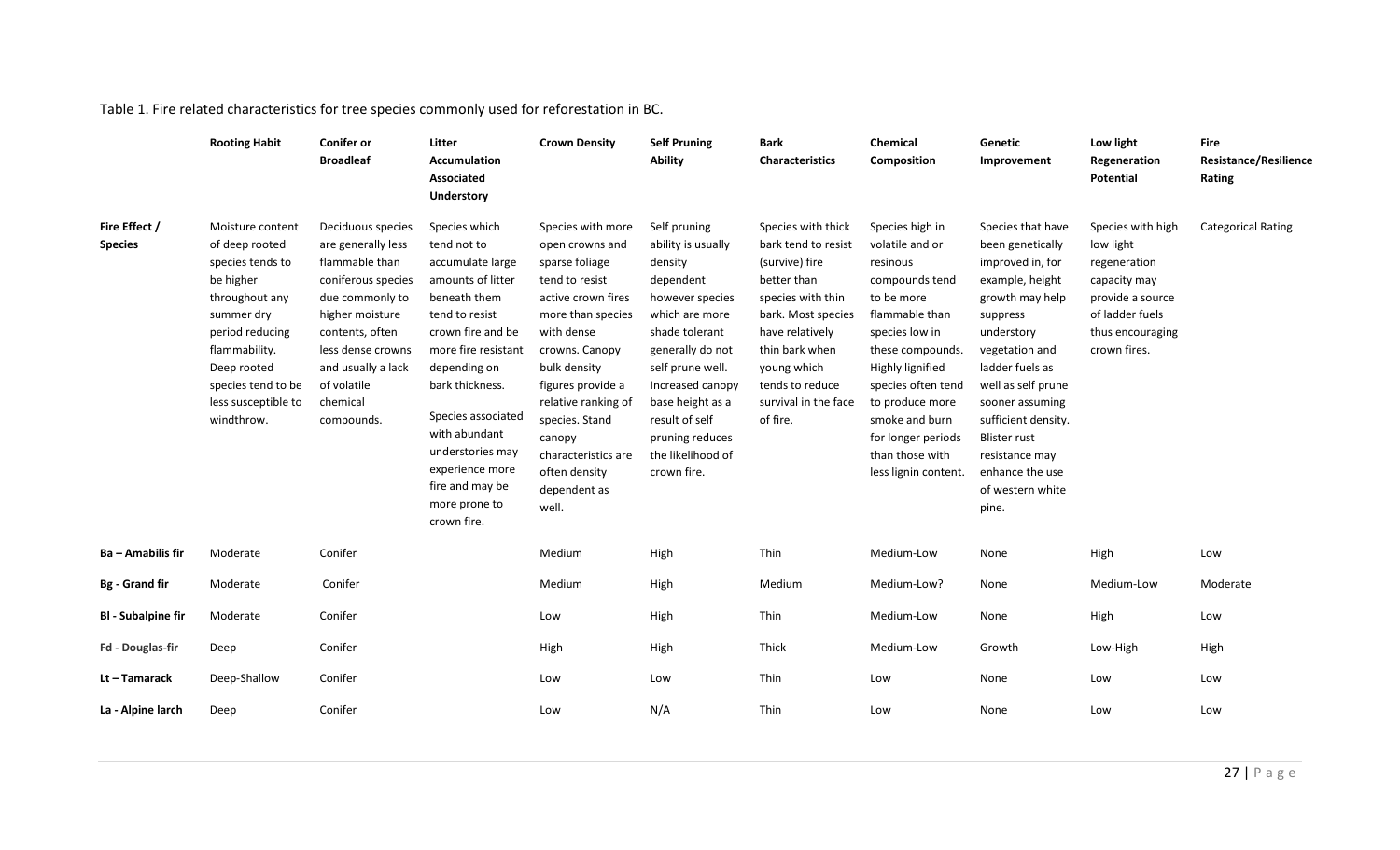|                            | <b>Rooting Habit</b> | <b>Conifer or</b><br><b>Broadleaf</b> | Litter<br>Accumulation<br>Associated<br><b>Understory</b> | <b>Crown Density</b> | <b>Self Pruning</b><br>Ability | <b>Bark</b><br><b>Characteristics</b> | Chemical<br>Composition | Genetic<br>Improvement | Low light<br>Regeneration<br>Potential | Fire<br><b>Resistance/Resilience</b><br>Rating |
|----------------------------|----------------------|---------------------------------------|-----------------------------------------------------------|----------------------|--------------------------------|---------------------------------------|-------------------------|------------------------|----------------------------------------|------------------------------------------------|
| Lw - Western<br>larch      | Deep                 | Conifer                               |                                                           | Low                  | High                           | Thick                                 | Low                     | Growth                 | Low                                    | High                                           |
| Se - Engelmann<br>spruce   | Shallow              | Conifer                               |                                                           | Medium               | Medium                         | Thin                                  | Low?                    | Growth                 | Low                                    | Moderate - Low                                 |
| Sw - White spruce          | Shallow              | Conifer                               |                                                           | High                 | High                           | Medium                                | Medium?                 | Growth                 | Low                                    | Moderate - Low                                 |
| Sb - Black spruce          | Shallow              | Conifer                               |                                                           | Medium?              | Medium                         | Thin                                  | Medium-High             | None                   | High                                   | Low                                            |
| Ss - Sitka spruce          | Shallow              | Conifer                               |                                                           | High                 | High                           | Thin                                  | Medium-Low?             | Growth / Weevil        | Low                                    | Moderate - Low                                 |
| Pa - Whitebark<br>pine     | Deep                 | Conifer                               |                                                           | Low                  | N/A                            | Medium                                | Medium-High?            | None                   | Low                                    | High                                           |
| Pj - Jack pine             | Deep                 | Conifer                               |                                                           | Low                  | Medium                         | Medium                                | Medium                  | None                   | Low                                    | Moderate                                       |
| PI-lodgepole<br>pine       | Deep                 | Conifer                               |                                                           | Low                  | High                           | Medium                                | Medium                  | Growth                 | Low                                    | Moderate                                       |
| Pw - Western<br>white pine | Moderate             | Conifer                               | Litter                                                    | Low                  | High                           | Medium                                | Medium-High             | Growth / Rust          | Low                                    | Moderate                                       |
| Py - Ponderosa<br>pine     | Deep                 | Conifer                               | Litter                                                    | Low                  | Medium                         | Thick                                 | High                    | Growth                 | Low                                    | High                                           |
| Hw - Western<br>hemlock    | Shallow              | Conifer                               |                                                           | Medium               | High                           | Medium                                | Low                     | Growth                 | High                                   | Moderate-Low                                   |
| Hm - Mountain<br>hemlock   | Shallow              | Conifer                               |                                                           | Medium               | High                           | Medium                                | Low                     | None                   | Low                                    | Moderate-Low                                   |
| Yc - Yellow cedar          | Shallow              | Conifer                               |                                                           | High                 | High                           | Medium                                | High                    | Growth                 | Medium                                 | Moderate-Low                                   |